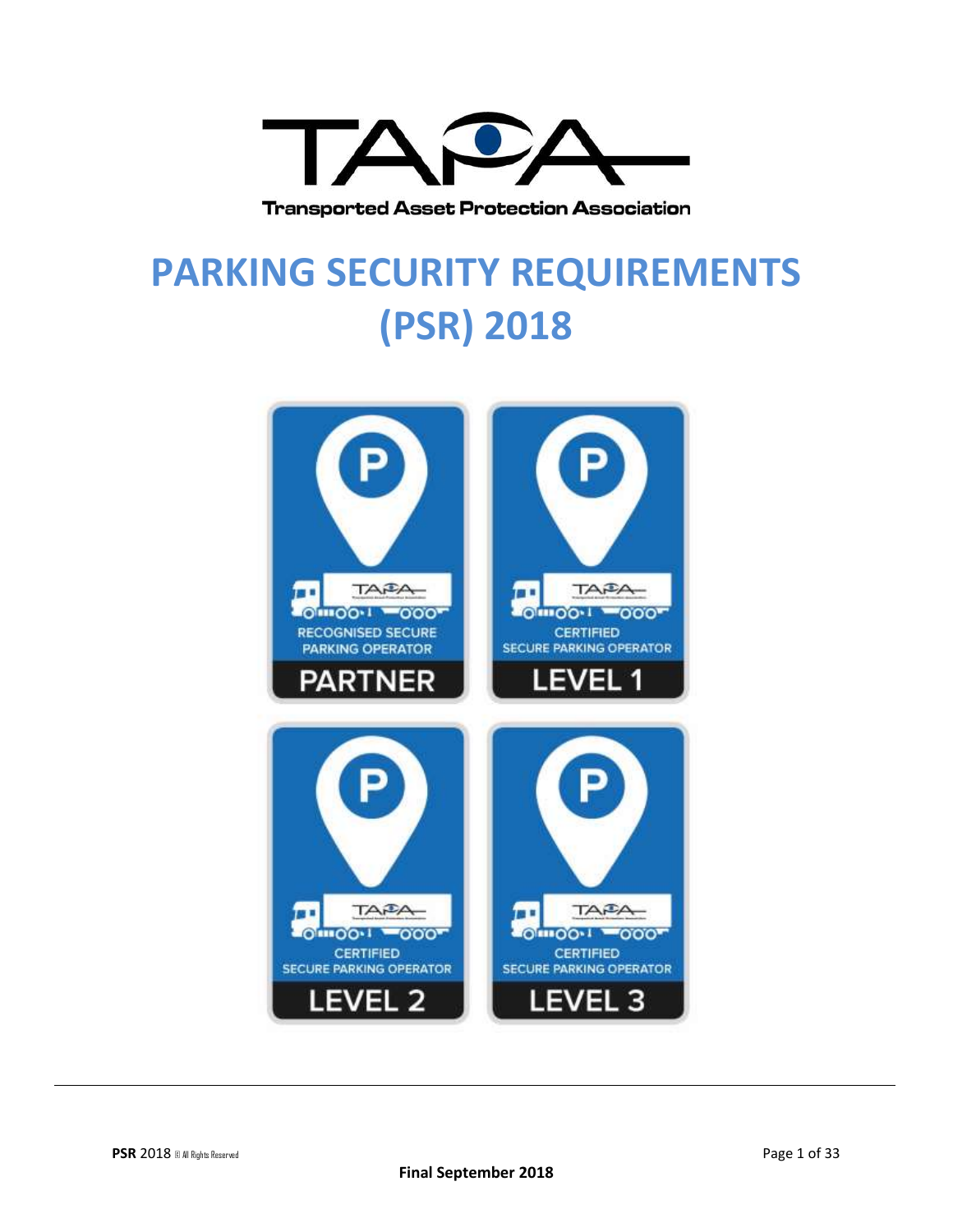

*TAPA Standards*

#### TAPA EMEA

Rhijngeesterstraatweg 40D 2341 BV Oegstgeest The Netherlands www.tapaemea.org Tel. +44 1633 251325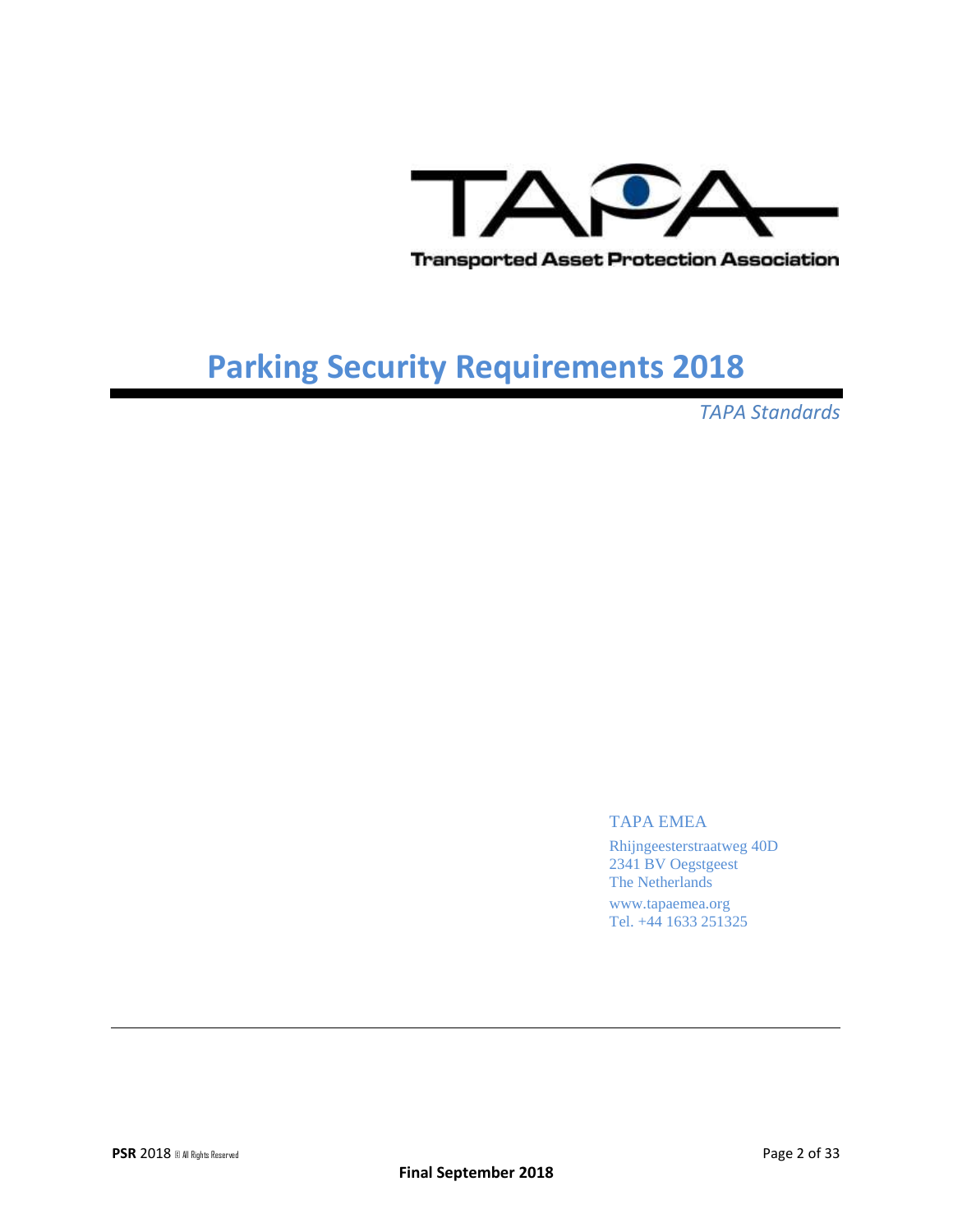

### **PSR Table of Contents**

|                         | 1 Introduction                        |
|-------------------------|---------------------------------------|
|                         |                                       |
|                         |                                       |
|                         |                                       |
| $2^{\circ}$             | <b>About TAPA</b>                     |
|                         |                                       |
|                         |                                       |
|                         |                                       |
| $\overline{\mathbf{3}}$ | <b>TAPA Standards</b>                 |
|                         |                                       |
| 4                       | <b>Legal Guidance</b>                 |
|                         |                                       |
|                         |                                       |
|                         |                                       |
|                         |                                       |
|                         |                                       |
| 5                       | <b>Contracts</b>                      |
|                         |                                       |
| 6                       | <b>TAPA PSR Recognition Options</b>   |
|                         |                                       |
|                         |                                       |
|                         |                                       |
| $\overline{\mathbf{z}}$ | <b>TAPA PSR Certification Options</b> |
|                         |                                       |
|                         |                                       |
|                         |                                       |
|                         |                                       |
| 8                       | <b>Audit Follow Up</b>                |
|                         |                                       |
|                         |                                       |
|                         |                                       |
| 9                       | <b>Waivers</b>                        |
|                         |                                       |
|                         |                                       |
|                         |                                       |
|                         |                                       |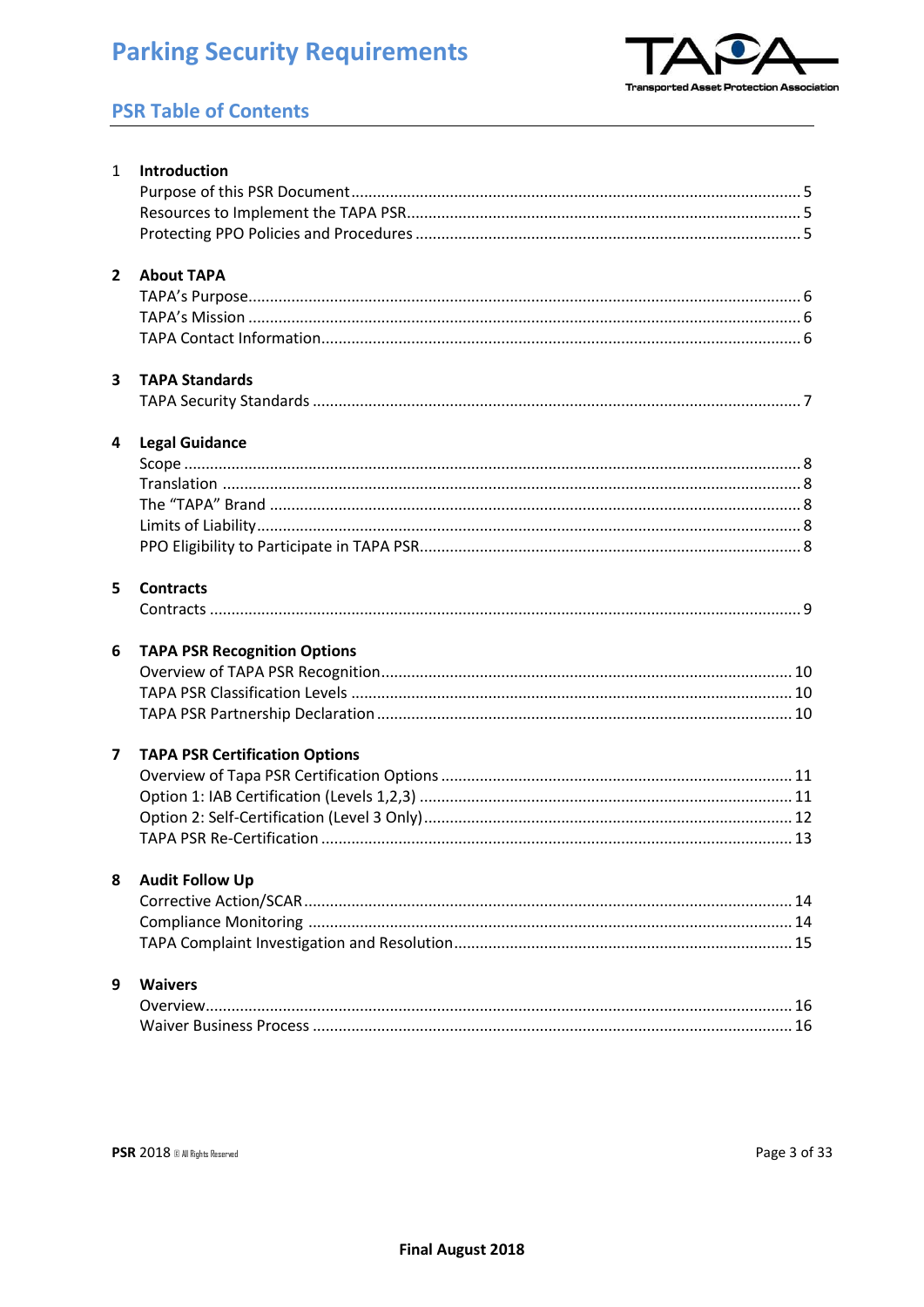

#### **PSR Table of Contents**

- **Appendix A - Parking Security Requirements**
- **Appendix B - TAPA PSR Partnership Declaration Template Example**
- **Appendix C - Glossary containing definitions of terms and acronyms**
- **Appendix D - Waiver Request Template**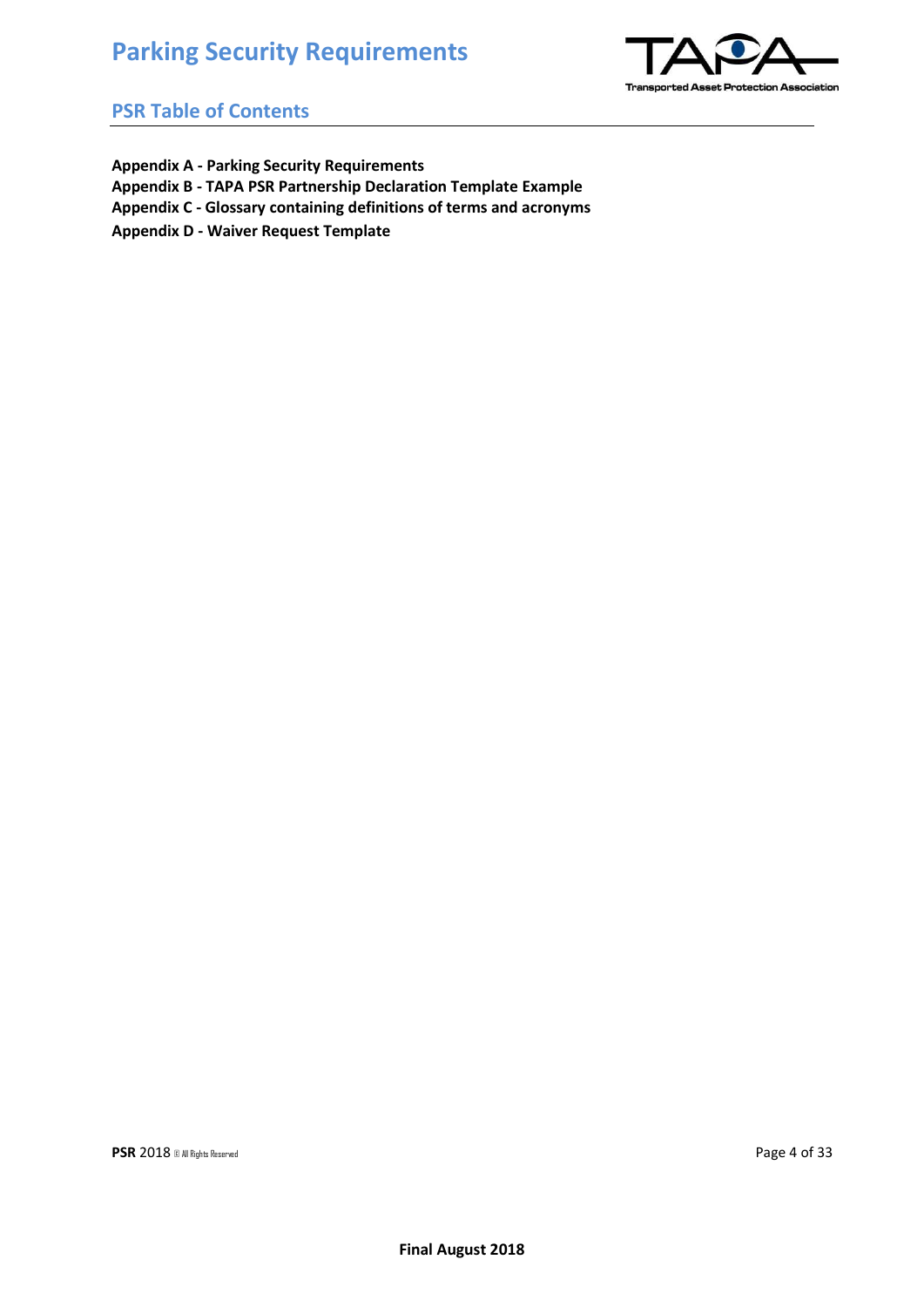

### **1. Introduction**

#### **Purpose of this PSR Document**

This Parking Security Requirements (PSR) document is the official TAPA Standard for road transport secure parking services. This revision is only applicable to the TAPA EMEA region but may be accepted and promoted in APAC and AMR regions when approved by the appropriate TAPA Regional Management. PSR is a Standard that can be referenced in agreements between Buyers, Logistics Service Providers, Parking Place Operators (PPO) and/or other Applicants seeking a TAPA Partnership, or Certification based on TAPA PSR.

In the development of this Standard, TAPA recognizes the multiple differences in how Parking Security services are provided and that the PSR may apply to all or part of the services provided by a PPO

#### **Scope**

The PSR may apply to the following:

• PPO owned or operated facilities

#### **Audience**

Typical users of the TAPA Standards include:

- Buyers of logistic services
- Logistic Service Providers and associated suppliers
- Law Enforcement or other government organizations
- Professional Supply Chain Organizations

#### **Resources to Implement the TAPA PSR**

The resources to meet the requirements of the PSR shall be the responsibility of the PPO and at the PPO's own expense, unless as negotiated or otherwise agreed upon by a third party organization and the PPO.

#### **Protecting PPO Policies and Procedures**

Copies of security policies and procedures documents will only be submitted to third parties in accordance with PPO's disclosure agreement policy and shall be handled as confidential information.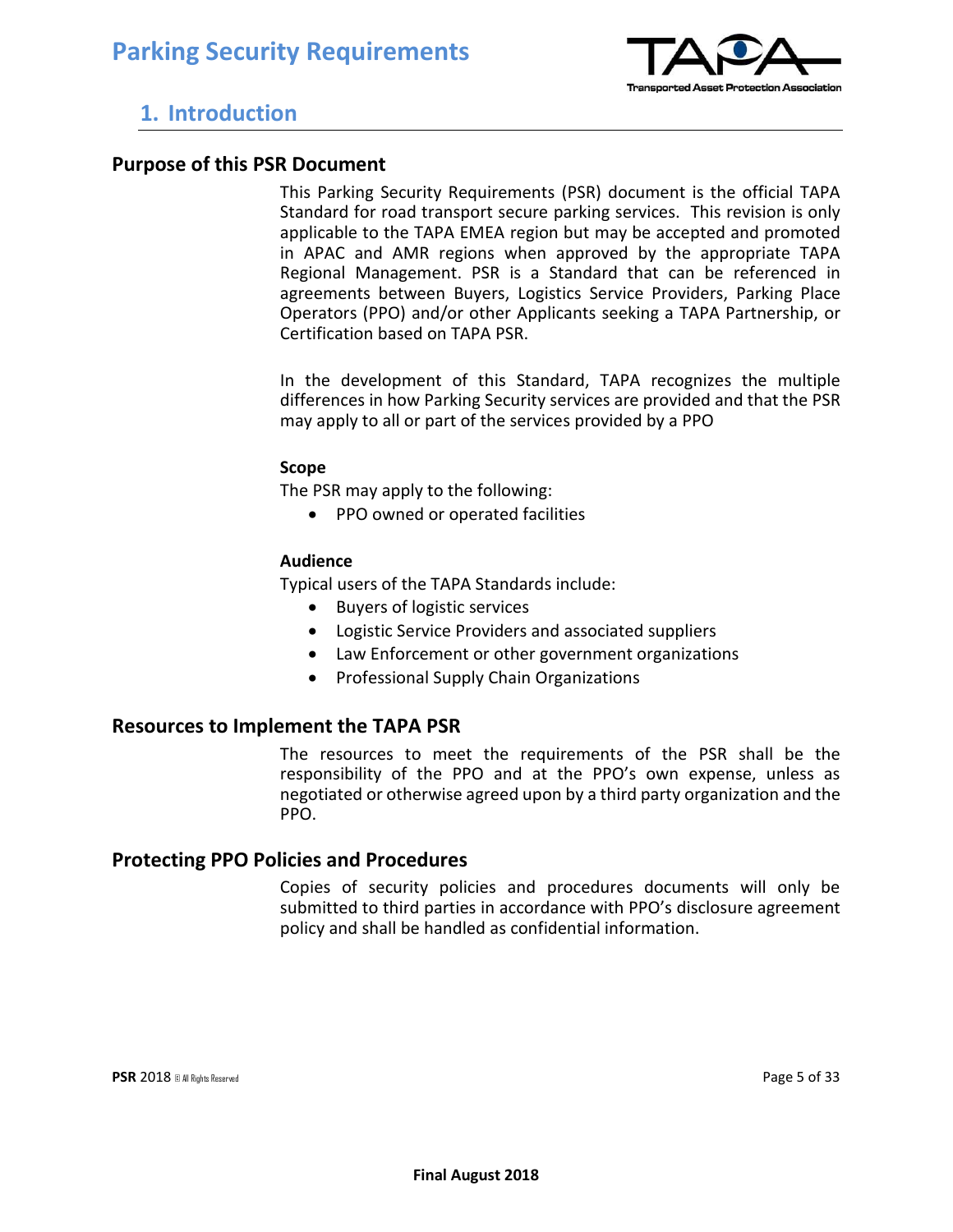

### **2. About TAPA**

#### **TAPA's Purpose**

Cargo crime is one of the biggest supply chain challenges for manufacturers of valuable, high risk products and their logistics service providers.

The threat is no longer only from opportunist criminals. Today, organized crime rings are operating globally and using increasingly sophisticated attacks on vehicles, premises, and personnel to achieve their aims.

TAPA is a unique forum that unites global manufacturers, logistics providers, freight carriers, law enforcement agencies, and other stakeholders with the common aim of reducing losses from international supply chains. TAPA's primary focus is theft prevention through the use of real-time intelligence and the latest preventative measures.

#### **TAPA's Mission**

TAPA's mission is to help protect members' assets by minimizing cargo losses from the supply chain. TAPA achieves this through the development and application of global security standards, recognized industry practices, technology, education, benchmarking, regulatory collaboration, and the proactive identification of crime trends and supply chain security threats.

#### **TAPA Contact Information**

TAPA consists of three regions (Americas, Asia Pacific, and EMEA) to provide service to all its global members. For more information, please go to:

- TAPA Global: www.tapa-international.org
- Americas: www.tapaonline.org
- Asia Pacific: www.tapa-apac.org
- EMEA www.tapaemea.org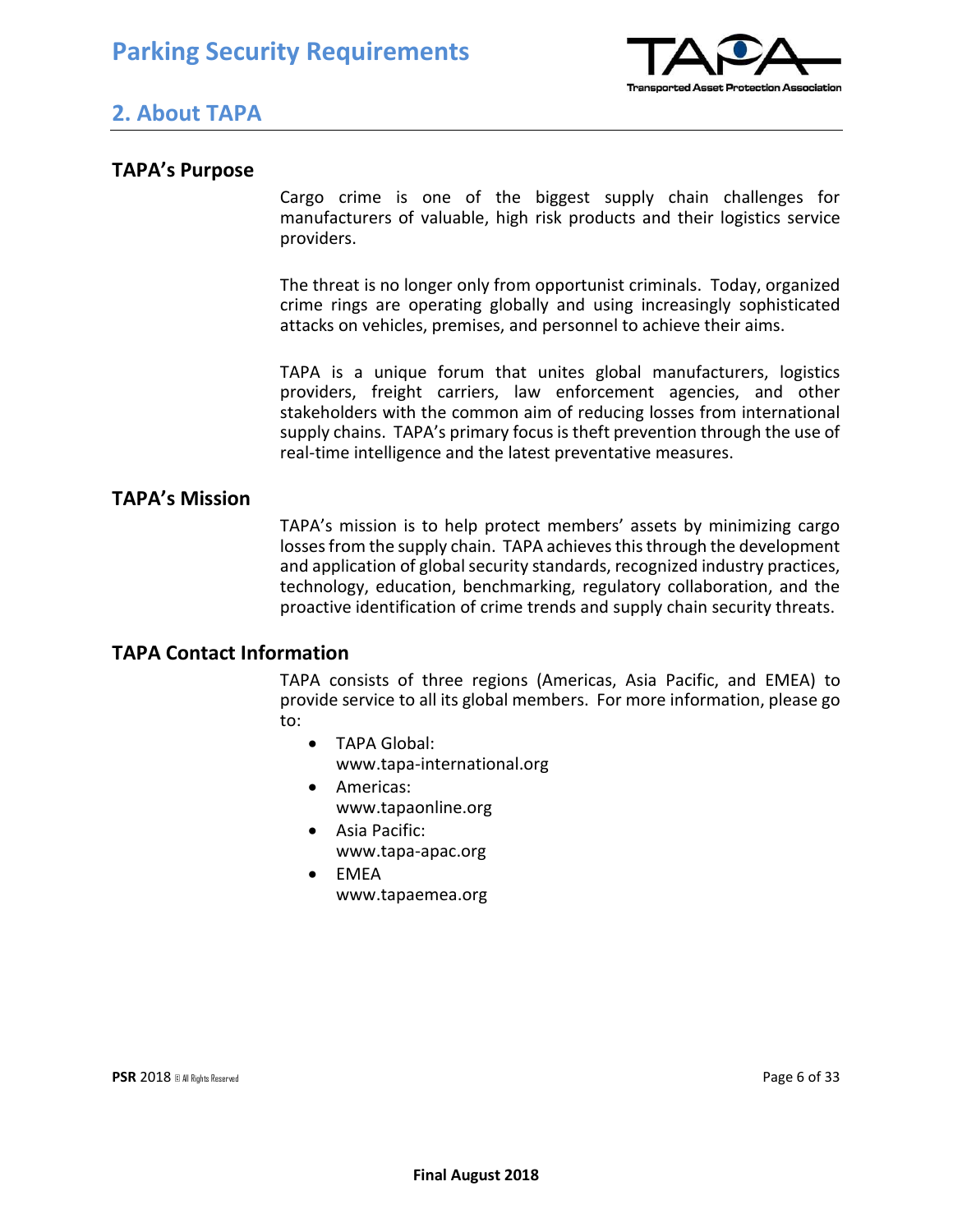

## **3. TAPA Standards**

#### **TAPA Security Standards**

The following TAPA Security Standards have been created to ensure secure transportation and storage of high-value theft-targeted cargo:

Global:

- The Facility Security Requirements (FSR) represents minimum standards specifically for *secure warehousing, or in-transit storage,* within a supply chain.
- The Trucking Security Requirements (TSR) focuses exclusively on transport by truck and represents minimum standards specifically for *transporting products via road* within a supply chain.

EMEA:

• The Parking Security Requirements (PSR) represents minimum standards specifically for secure parking places and used by vehicles intended for the movement of goods by road*.*

TAPA Security Standards are reviewed and revised as needed every three years.

This document addresses the PSR Standard only.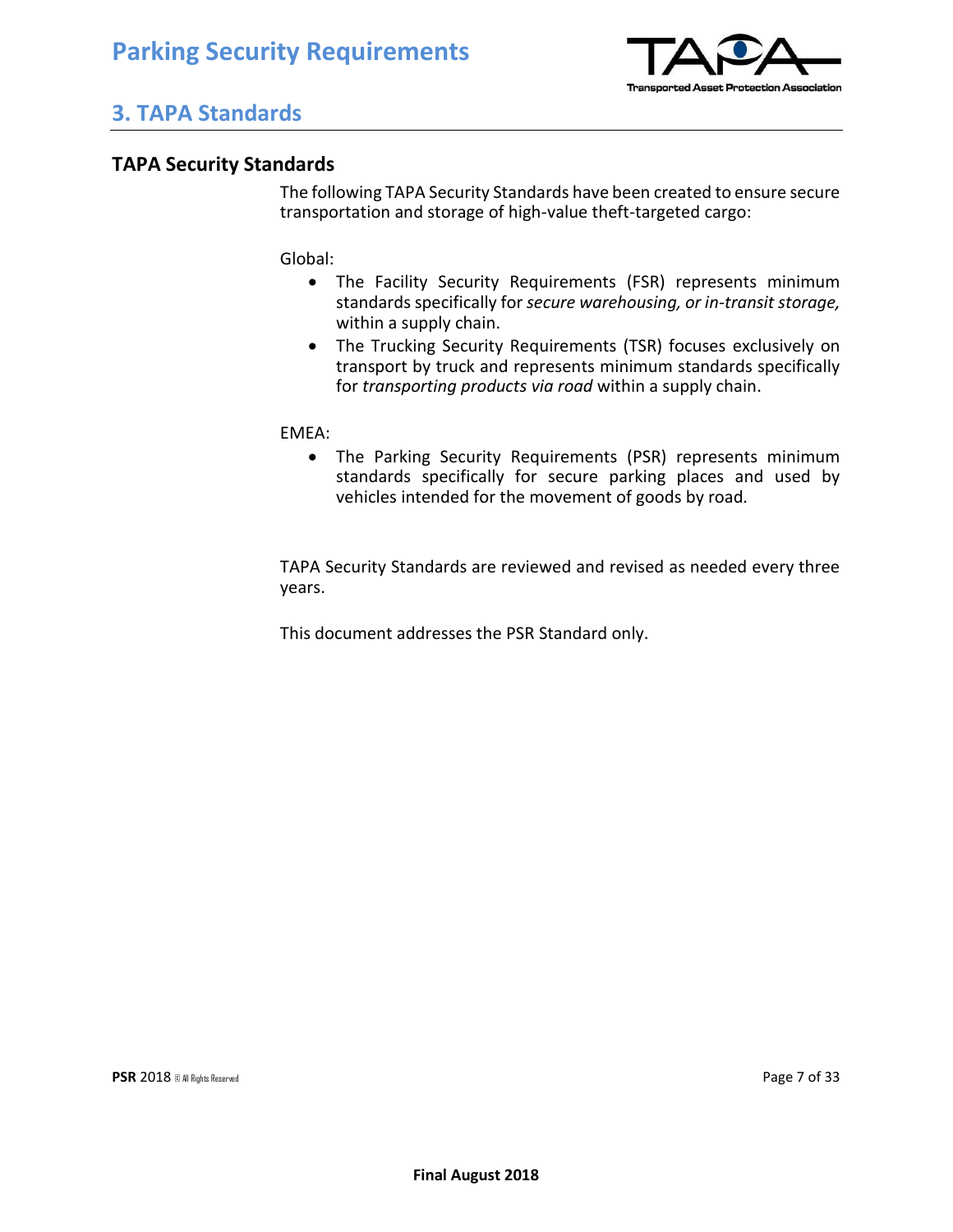

### **4. Legal Guidance**

#### **Scope**

The PSR is a scalable Security Standard for parking places used by the road transport sector. To achieve and maintain conformance all applicable sections of the Standard are mandatory unless an exception is granted through the official waiver process. (See Section 7. Waivers)

#### **Translation**

In geographical areas where English is not the first language, and where translation is necessary and applicable, it is the responsibility of the PPO and its agents to ensure that any translation of the PSR, or any of its parts, accurately reflects the intentions of TAPA in the development and publication of these Standards.

#### **The "TAPA" Brand**

"TAPA" is a registered trademark of the Transported Asset Protection Association and may not be used without the express written permission of TAPA through its officially-recognized regions. TAPA Standards and associated material are published through, and by TAPA, and may not be revised, edited, or changed by any party without the express written permission of TAPA. Misuse of the TAPA brand may result in removal of certification or legal action.

#### **Limits of Liability**

By publication of these Standards, TAPA provides no guarantee or assurance that any cargo theft events will be prevented, whether or not the Standards are fully deployed and properly implemented. Any liability that may result from a theft of cargo in transit, or any other loss of cargo in transit under the FSR Standards will be for the account of the PPO and/or their client in accordance with the terms and conditions in their contract with each other and any laws or statutes which may apply within the subject jurisdiction.

#### **PPO Eligibility to Participate in TAPA PSR**

To be eligible to participate in PSR and be recognized by TAPA EMEA as an approved PPO, the PPO must be registered as a legitimate business in the country where they are located.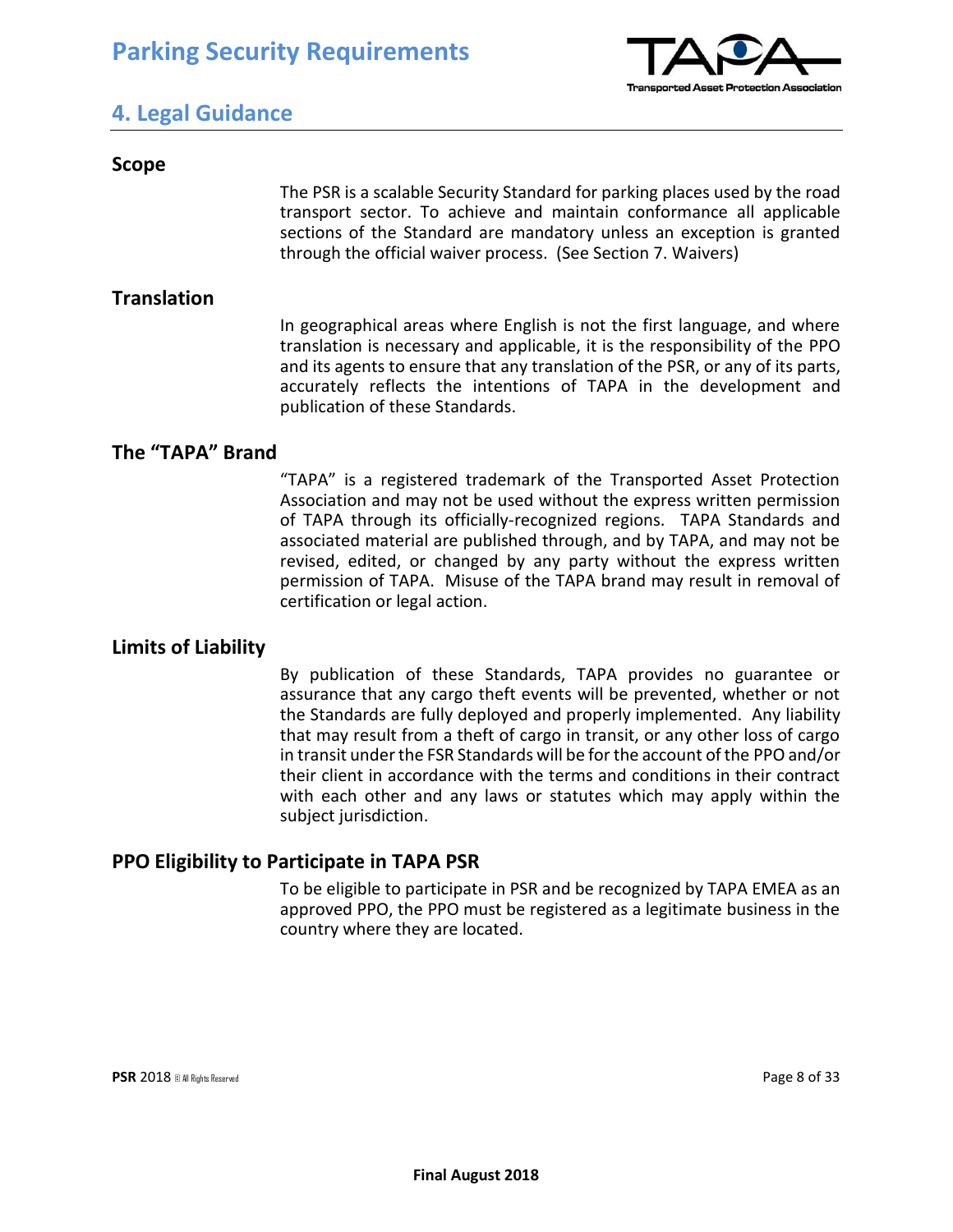

## **5. Contracts**

#### **Contracts**

PSR is a scheme that provides multiple options for PPOs to participate for their own and their Clients' benefit. Having PSR specified as a requirement in contracts between a PPO and a PPO Client is supported by TAPA EMEA but is not mandatory. Where the PSR is referenced or included in the contract between the PPO and a PPO Client: -

- PPO shall provide PPO Clients with evidence of PSR Partnership, or Certification and, where appropriate, evidence that PSR requirements have been met.
- Further, any alleged failure by the PPO to implement the PSR requirements shall be resolved according to the terms of the agreement negotiated between the PPO Client and the PPO.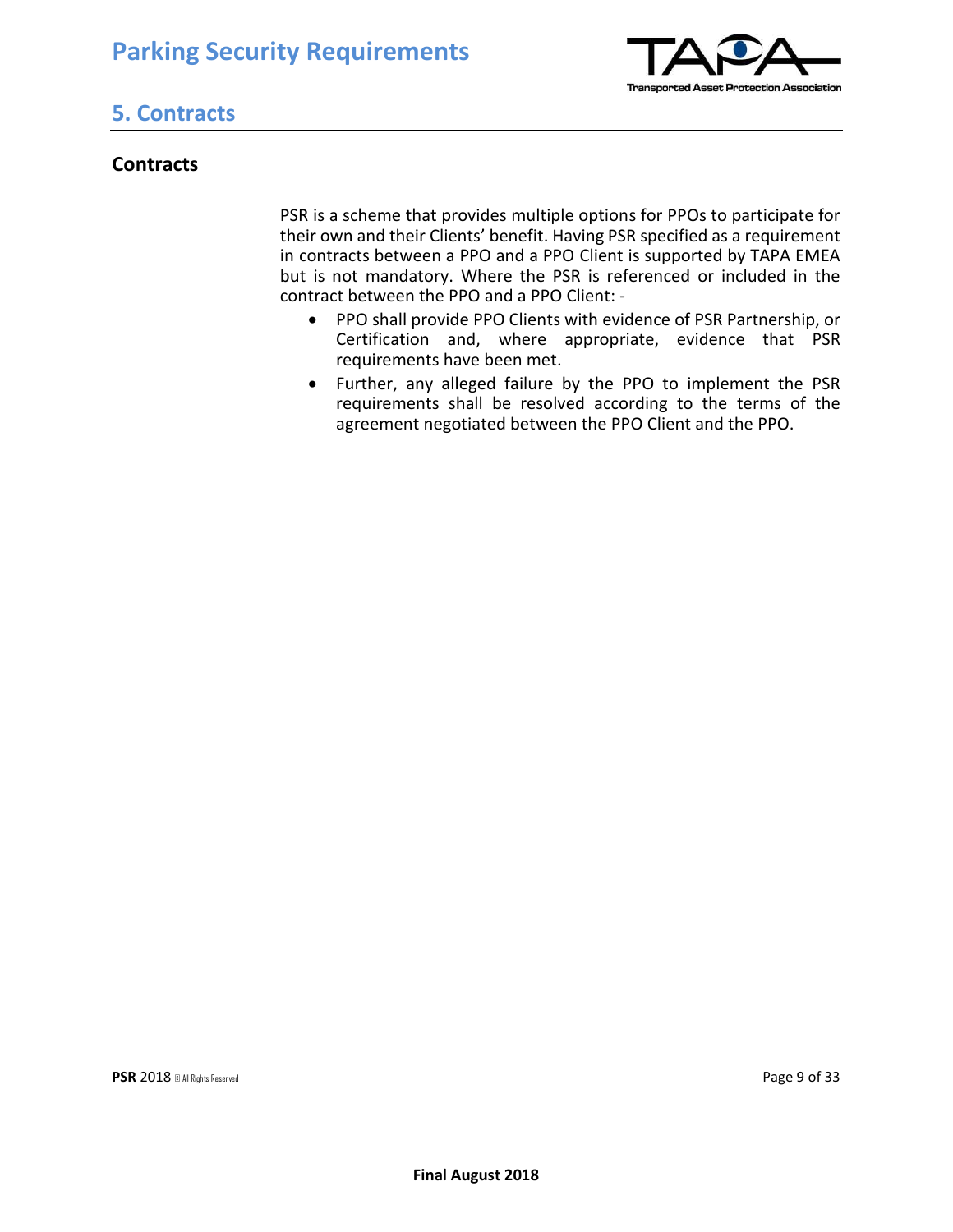

## **6. TAPA PSR Recognition Options**

#### **Overview of TAPA PSR Recognition**

TAPA EMEA's aim is to ensure a wide choice of credible secure parking place options are available to its members and associates. A number of options and security levels to participate in PSR are available to PPOs.

When any of the PSR recognition options are awarded to the PPO it is on condition that the recognition status is for the site layout and controls in place at the time of the award. To maintain recognition status the PPO must note any structural or changes in use at the site in the annual risk assessment and annual self-audit. Any risks must be addressed in line with PSR requirements. Failure to note changes and address risks may result in exclusion from the PSR scheme.

#### **TAPA PSR Classification Levels**

Four classification levels are specified in the PSR:

- PSR Level  $1$  = highest security protection with a formal certification
- PSR Level 2 = mid-level security protection with a formal certification
- PSR Level 3 = lowest security protection with a formal certification
- PSR Partnership Declaration. Minimum entry level not requiring a formal certification

#### **TAPA PSR Partnership Declaration**

PSR Partnership Declaration (PPD) is the minimum entry level for PPOs to participate in TAPA PSR.

The PPO will sign an annual declaration (PSR Partnership Declaration – Appendix B) to meet or exceed the minimum security criteria.

TAPA will post the location and service information of the Recognized PPD Partner on its TAPA EMEA Secure Parking Online Tool.

For PPD sites, independent assessments are not required by TAPA as the site does not qualify as a certified site. However, requests to schedule site visits by TAPA appointed officials or their agents are to be supported by the PPO. The primary purpose of these visits is to validate PPO's adherence to the Partnership Declaration's content. TAPA may also offer advice and encouragement to the PPO to enhance their operation and visibility to attract interest from TAPA members to consider using the site.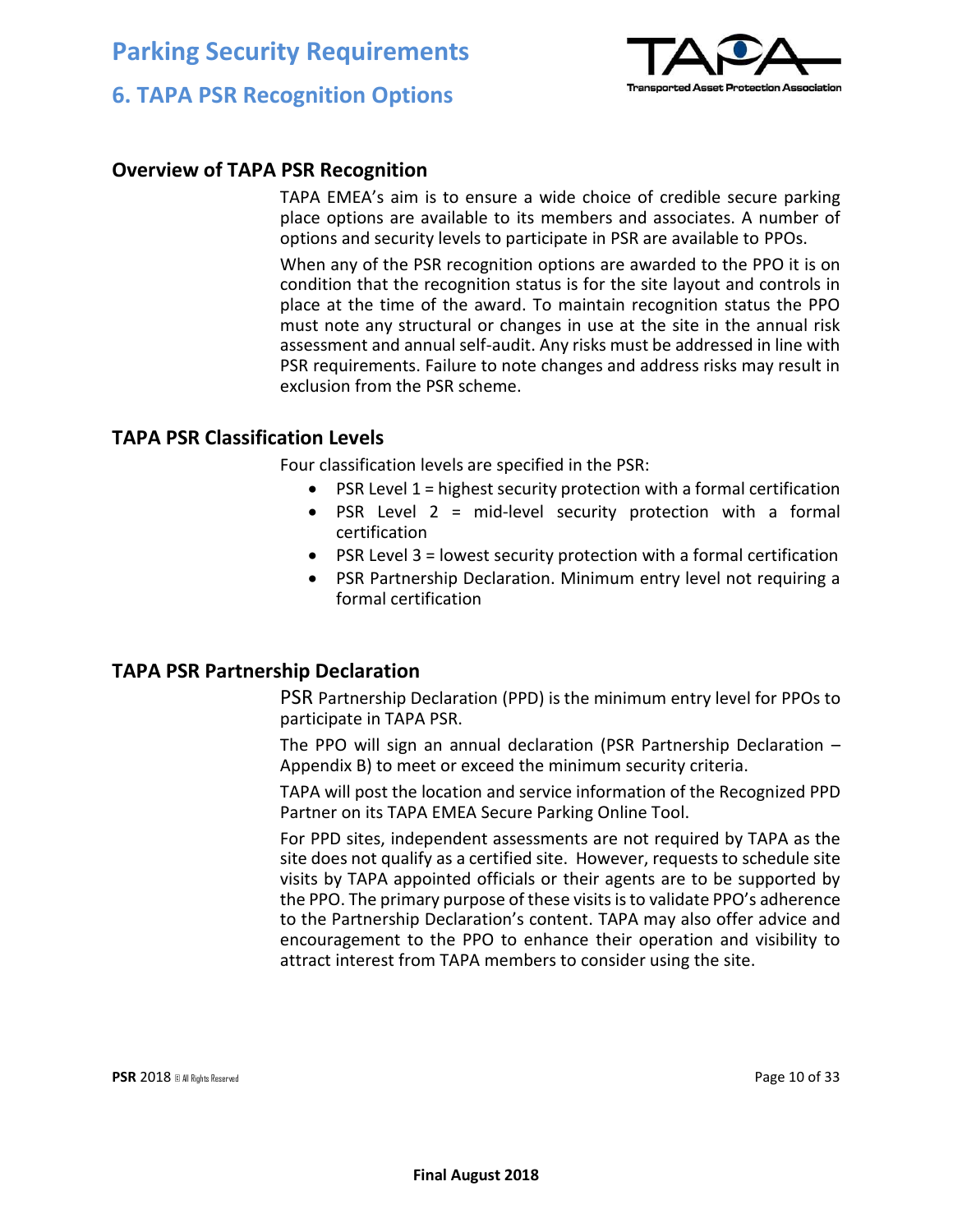

### **7. TAPA PSR Certification Options**

#### **Overview of TAPA PSR Certification Options**

PPO's may initially achieve certification at Level 3, and then progress up to Level 2 or 1, as improvements are made. Parking places in high-risk locations may require Level 1, while other locations are lower risk and therefore classified at Level 2 or 3. In all cases, it is the responsibility of the PPO to specify the Classification Level that will be required. It is for the user of the parking place to determine if the PSR level available meets their needs.

To provide additional flexibility and encourage TAPA certifications, TAPA has developed 2 options to support certification.

|               | 1 U.VIL 1               |                                                                                |              |                      |  |  |  |  |  |  |
|---------------|-------------------------|--------------------------------------------------------------------------------|--------------|----------------------|--|--|--|--|--|--|
| <b>Option</b> |                         | <b>Description</b>                                                             | Level        | <b>Auditor Type*</b> |  |  |  |  |  |  |
|               | <b>IAB</b><br>Certified | PPO is certified by use of TAPA<br>Authorized Independent Audit<br><b>Body</b> | $1, 2,$ or 3 | TAPA IAB AA*         |  |  |  |  |  |  |
|               | Self-<br>Certified      | PPO is self-certified.                                                         |              | PPO $AA^*$           |  |  |  |  |  |  |

**Table 1**

\* See Glossary Definitions: Authorized Auditor (AA)

#### **Option 1: IAB Certification (Levels 1, 2, and 3)**

TAPA PSR certifications are site specific and cannot cover multiple locations. If the TAPA PSR audit requirements are met, the PPO shall be deemed to have passed the audit and will be certified for that specific facility location.

- The PSR Certificate is valid for 3 years from the date of audit by the Authorized Auditor. The level of certification (Level 1, 2, or 3) will be defined on the certificate.
- Costs for TAPA certification are the responsibility of the PPO, unless otherwise negotiated with third parties
- There are two stages to obtaining IAB PSR Certifications

#### **Stage 1. IAB Selection and scheduling**

The PPO shall ensure

- A TAPA approved IAB is appointed
- A PSR Authorized Auditor (trained by TAPA) who works for the IAB is engaged
- The PPO must inform the IAB which PSR Level they are seeking.
- A schedule for obtaining PSR Certification is agreed between the PPO and the IAB.

**PSR** 2018 © All Rights Reserved **Page 11 of 33**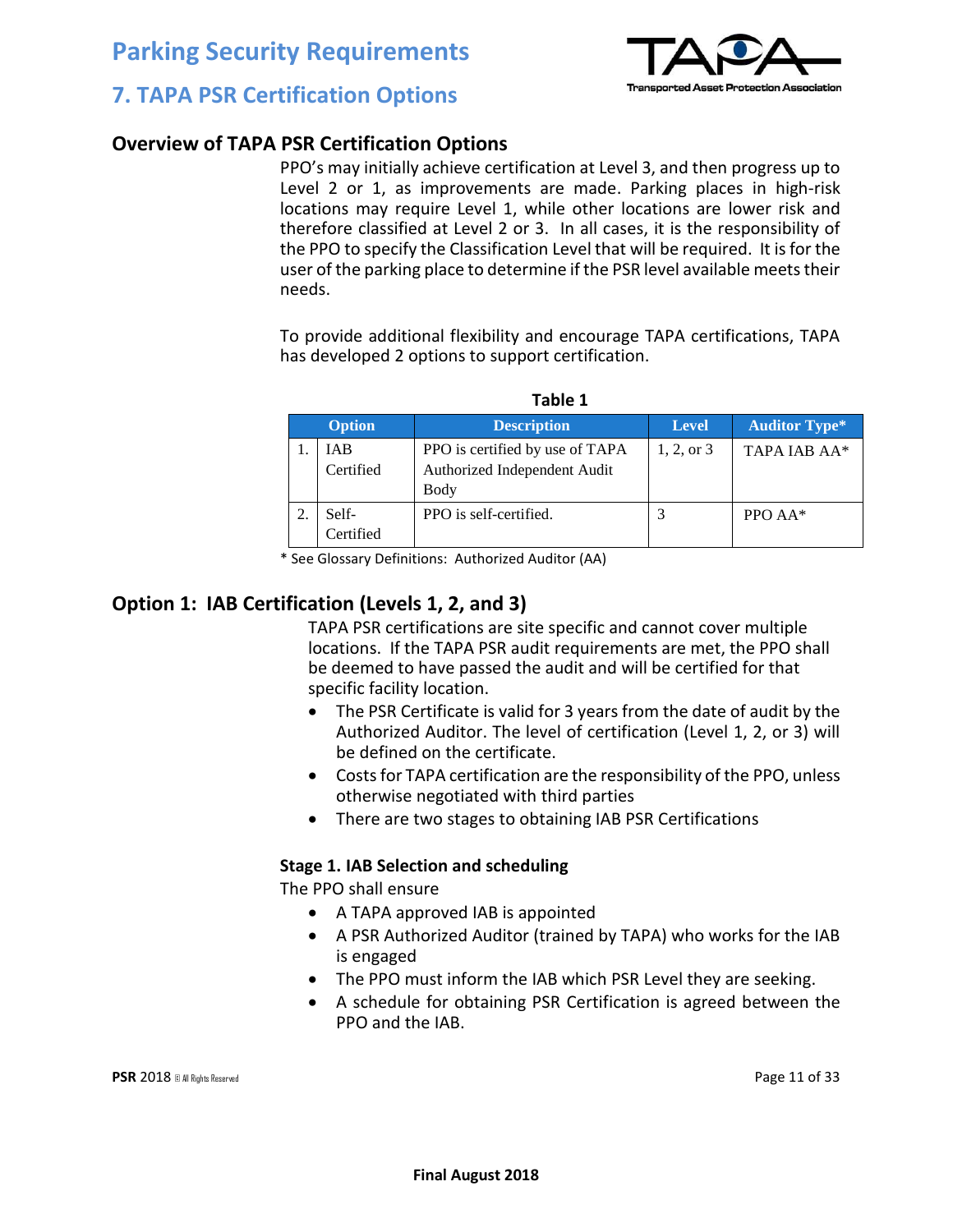## **Parking Security Requirements 7. TAPA PSR Certification Options**



#### **Stage 2. PSR Formal Certification**

- IAB and PPO will schedule a mutual agreed date for the IAB to visit and audit the site.
- An informal summary of the findings/results should be shared with the PPO during the audit closing conference.
- The AA shall inform the PPO of audit results within ten (10) business days following the completion of the audit. Any delays in issuing the audit results must be promptly communicated to the PPO and negotiated between the IAB and PPO.
- The IAB will advise TAPA of the audit scope and results. If the audit is completed successfully, the IAB issues a certificate indicating the PPO is now TAPA PSR Certified.

#### **Option 2: Self-Certification (Level 3 Only)**

Level 3 Self-Certifications must be performed by an Authorized Auditor (AA). An AA can be an internal employee / associate, trained and authorized by TAPA as a PSR AA. Regardless of which type of auditor is used to conduct the Self-Certification, the completed audit form must be submitted to TAPA to receive the PSR Level 3 certification.

- PPO contacts TAPA EMEA and submits request, via the online request form, for inclusion in the PSR Self-Certification program
- If criteria for PPO inclusion in PSR scheme is valid, TAPA will approve participation and provide a link to an online tool for submitting the PSR Self-Certification audit.
- PPO's Authorized Auditor will complete the PSR Self-Certification and submit results via the online tool
- TAPA PSR Self-Certifications are site/facility specific. If the TAPA PSR audit requirements are all met, the PPO shall be deemed to have passed the audit and will be certified for that specific facility location.
- A Self-Certificate is valid for 3 years from the date the audit was conducted.
- The level of certification (Level 3) will be defined on the certificate.
- Costs for TAPA certification are the responsibility of the PPO, unless otherwise negotiated with third parties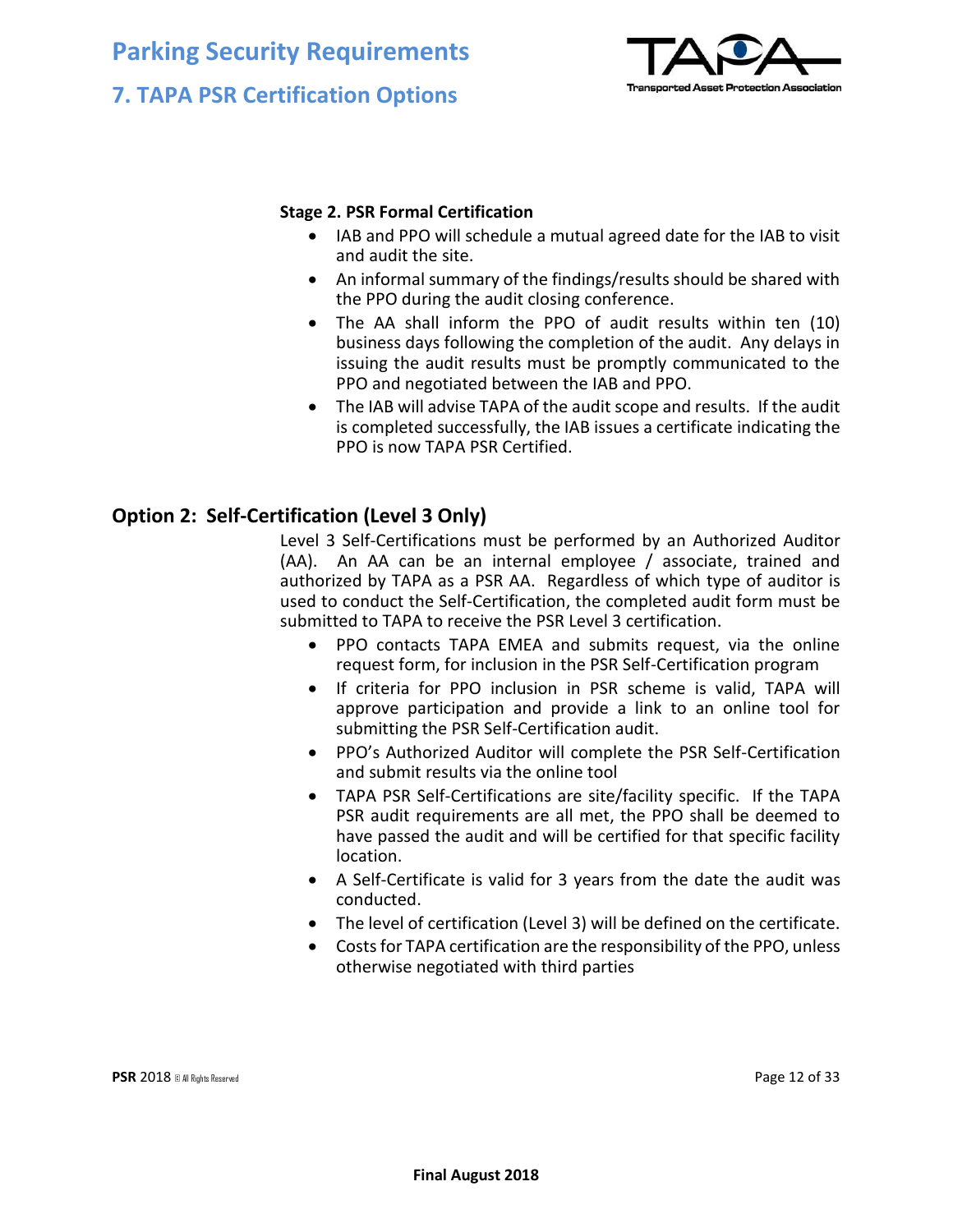

## **7. TAPA PSR Certification Options**

#### **PSR Re-Certification**

The TAPA PSR certificate shall be valid for a period of three (3) years with no extension permitted. To prevent any lapse in certification, a recertification audit must be performed prior to the expiration date of the current certificate.

#### **Option 1: IAB Re-Certification (Levels 1, 2, and 3)**

- To assure adequate planning and preparation, it is recommended that the PPO schedule the re-certification audit three (3) months before the current certificate expiration date.
- Completion of any SCARs must also occur within the original 60-day allotted period and prior to the current certificate's expiration date (see Corrective Action / SCAR in Section 8).
- If the TAPA PSR certificate is issued within the aforementioned three-month period, the date of the new certificate will be the expiration date of the current certification.
- If corrective actions are not closed prior to the expiration date, and there is no waiver granted, the certification will expire.

#### **Option 2: Re-Certification, Self-Certification (Level 3 Only)**

- To assure adequate planning and preparation, it is recommended that the PPO schedule the re-certification audit three (3) months before the current certificate expiration date.
- Completion of any SCARs must also occur within the original 60-day allotted period and prior to the current certificate's expiration date (see Corrective Action / SCAR in Section 8).
- TAPA EMEA will issue a reminder notice to the PPO that a PSR Re-Certification is due. The notice will also include details of how to access and submit the audit via the online tool.
- From this point the steps detailed in the original certification are to be followed (Option 2: Self-Certification (Level 3 Only))
- If the TAPA PSR certificate is issued within the aforementioned three-month period, the date of the new certificate will be the expiration date of the current certification.
- If corrective actions are not closed prior to the expiration date, and there is no waiver granted, the certification will expire.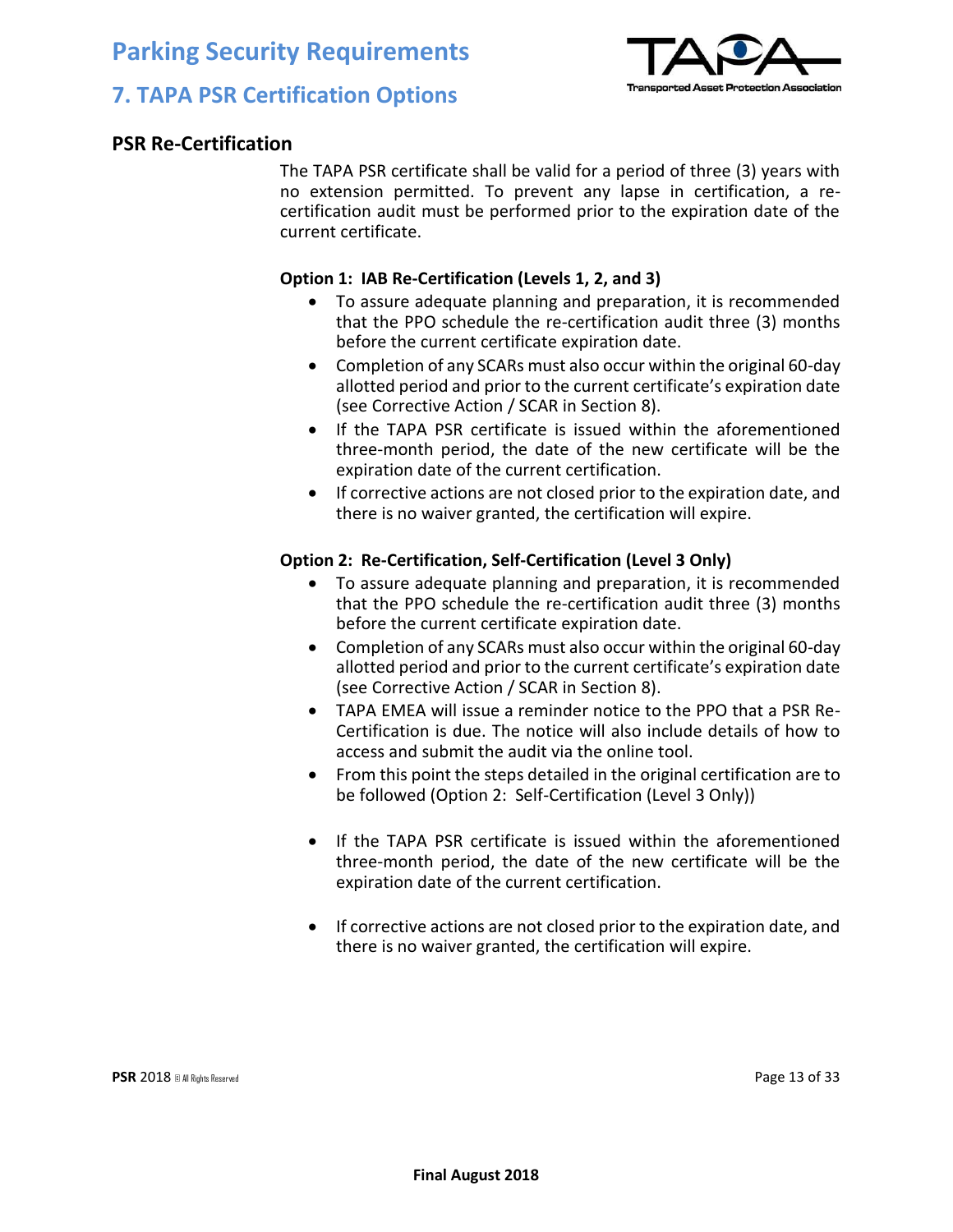

### **8. Audit Follow Up**

#### **Corrective Action / SCAR**

If PSR requirements are not met, as discovered during the audit, the AA submits a Security Corrective Action Requirement (SCAR) to the relevant PPO. The PPO shall respond to the AA within ten (10) business days, documenting the action to be taken and the date the action will be completed. SCAR completion dates may be negotiated between the AA and the PPO. However, unless the Regional TAPA Waiver Committee approves a waiver, corrective action implementation shall not exceed sixty (60) days from notification to the PPO.

In all cases, the PPO shall submit progress updates/reports on all outstanding SCARs to the AA. Any SCAR not completed before its due date shall be escalated by the PPO's Security Representative or to the PPO's Management. The reason(s) for noncompliance shall be documented and communicated to the AA. PPO's failure to address a SCAR may result in the withholding of the TAPA certification. The PPO has the right to appeal directly to TAPA if the certification is withheld. TAPA shall arbitrate the dispute between the PPO and the AA and retains the right to issue a binding resolution to the dispute.

**Note: It is not necessary for the AA to re-audit the company in order to close a SCAR. Evidence of SCAR closure (i.e., achieving compliance) may be presented to the AA in the form of written correspondence, web meetings or conference calls, photographs, etc.** 

#### **Compliance Monitoring**

#### **Self-Audits**

The PPO will ensure they have an internal process in place in order to monitor compliance, in years two and three, in between formal audits conducted by an AA.

- For TAPA PSR certifications issued by an IAB: The interim Self-Audit must be documented on the TAPA audit form and submitted to the **IAB** within 30 days of the anniversary date of the original IAB certification.
- For Self-Certifications: The interim Self-Audit must be documented and submitted to **TAPA** within 30 days of the anniversary date of the original Self-Certification.

**PSR** 2018 © All Rights Reserved **Page 14 of 33**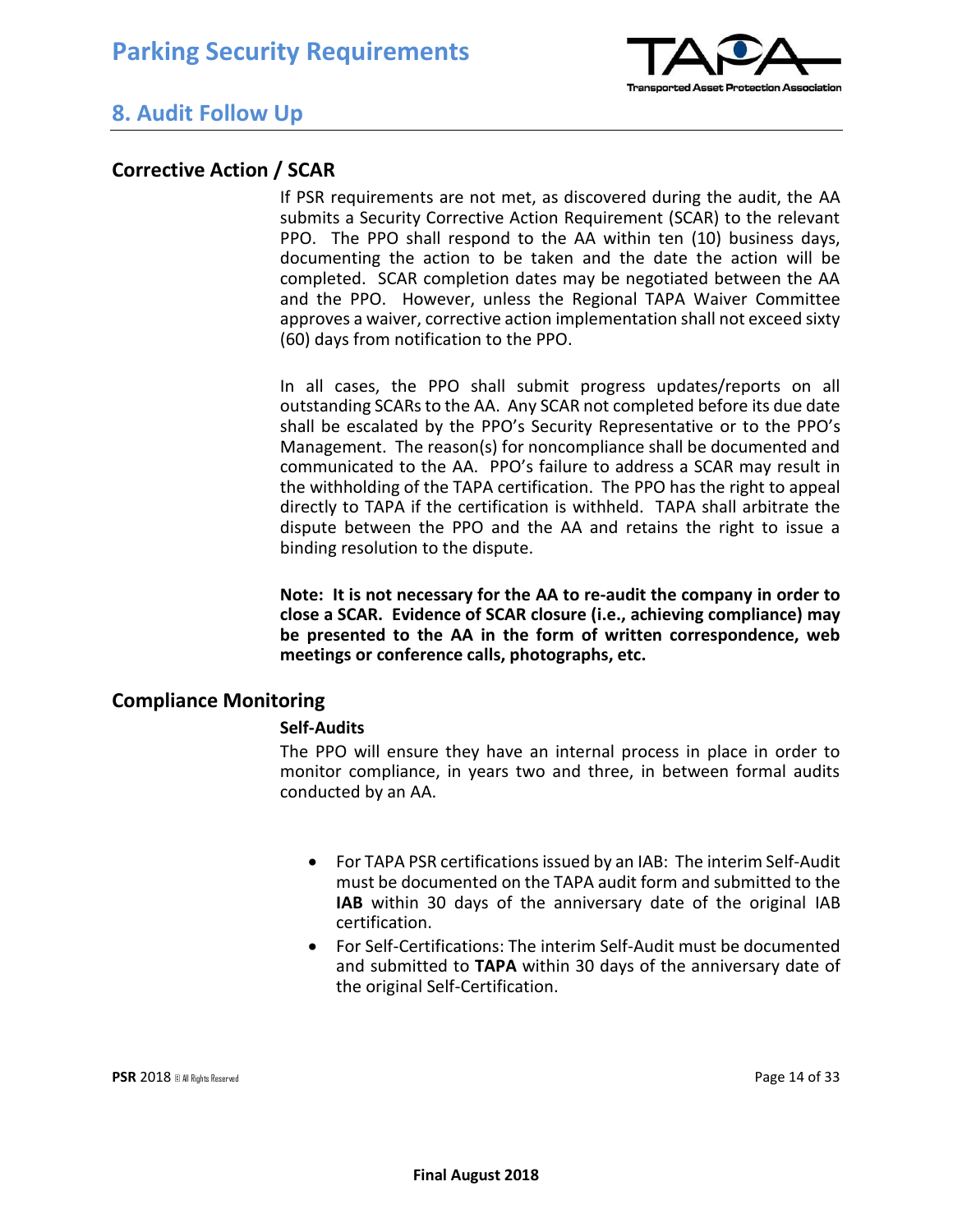.



## **8. Audit Follow Up**

Failure to comply will result in suspension of the original certification until the interim Self-Audit is properly completed. Gaps identified must be documented, assigned a due date for completion of corrective action(s), and tracked to closure within 60 days.

|  |  |  | Table 2: Audit & Compliance Monitoring Schedule |
|--|--|--|-------------------------------------------------|
|--|--|--|-------------------------------------------------|

| <b>Action</b>                                              | <b>Frequency</b>                                            |  |  |
|------------------------------------------------------------|-------------------------------------------------------------|--|--|
| <b>Certification Audit</b><br>(IAB/AA Certification Audit) | Every three (3) years                                       |  |  |
| <b>PPO Self-Certification Audit</b>                        | Every three (3) years                                       |  |  |
| Self-Audits                                                | Annually at 1 <sup>st</sup> and 2 <sup>nd</sup> Anniversary |  |  |
| (interim compliance checks)                                |                                                             |  |  |

#### **TAPA EMEA Representative Visits to PPO**

As part of ongoing validation of the PSR program, TAPA EMEA and the PPO shall recognize the need for working in partnership to reduce risk within the supply chain. Where visits are deemed necessary, both parties agree to schedule visits with reasonable notice; e.g., 10 business days, with scope and parameters mutually-agreed upon in advance.

#### **TAPA Complaint Investigation and Resolution**

If TAPA EMEA receives a formal complaint concerning the performance of a certified PPO, TAPA EMEA (subject to validation) may require that the PPO contract for a re-audit at the PPO expense. If the PPO fails the audit, or refuses to comply with this process, their certificate may be withdrawn.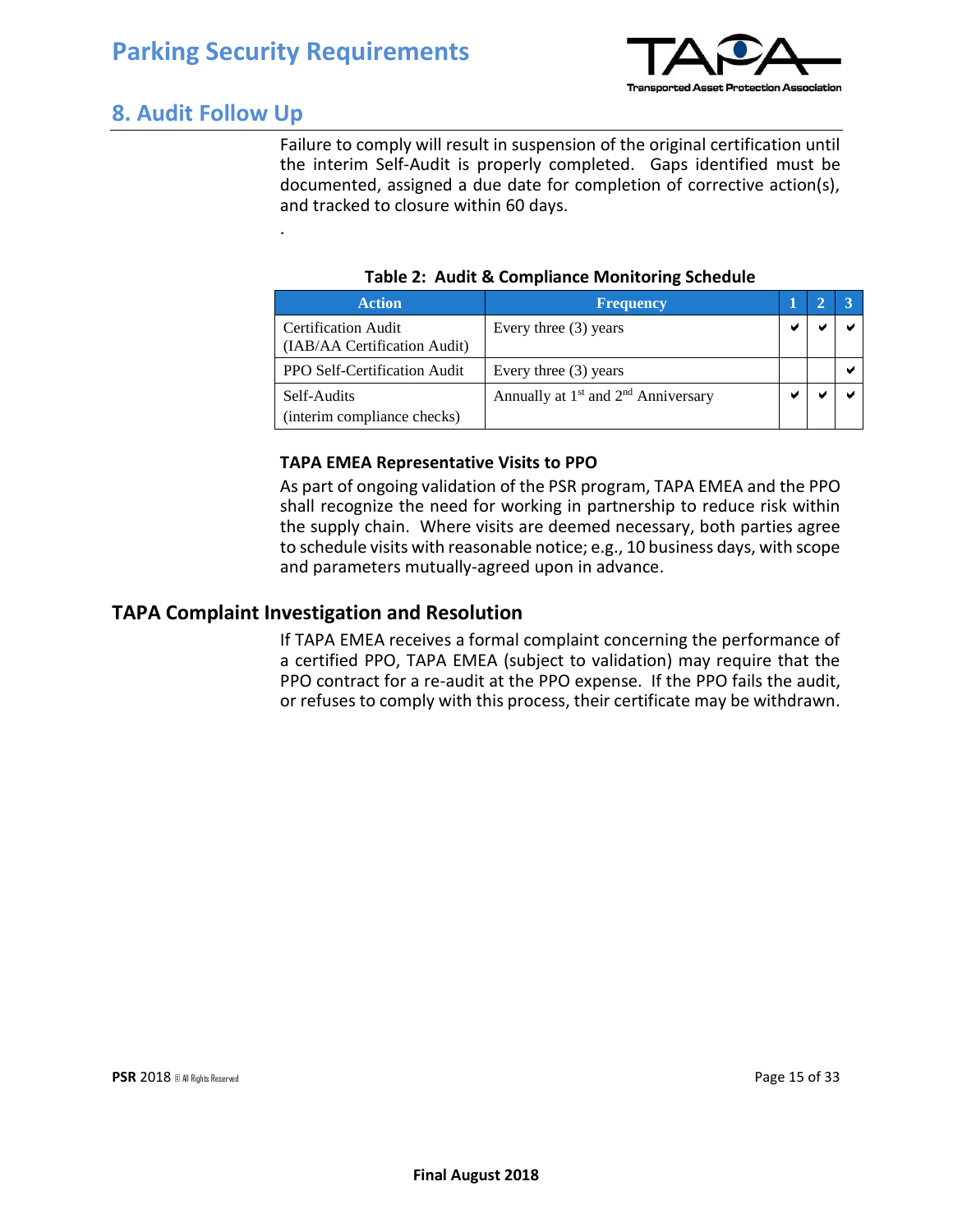

#### **9. Waivers**

#### **Waivers Overview**

A waiver is a written approval granted to either exempt a company from a specific TAPA requirement or to accept an alternative compliance solution. A waiver may be requested if a PPO cannot meet a specific requirement in the PSR and can justify alternative measures. Waivers are valid for the period of the certification.

All waiver requests for a specific security requirement (either in part or whole) must be submitted via a TAPA Waiver Request form to the Independent Audit Body (IAB)/Authorized Auditor (AA) by the PPO (see Appendix B: TAPA Waiver Request form). The requesting PPO takes full responsibility for the accuracy of information provided in the waiver request.

Each waiver request must then be submitted through the IAB/AA to the TAPA Regional Waiver Committee for approval. It is the responsibility of the IAB/AA to decide if the request is complete and justifies processing by TAPA; this includes verification of mitigating factor(s) and/or alternative security controls.

Should TAPA officials and/or Buyers challenge that waiver conditions have changed, TAPA will complete a formal investigation and PPO understands that the waiver may be revoked by TAPA

#### **Waiver Business Process**

If a PPO cannot meet a specific requirement in the PSR, the waiver process below is to be implemented.

| <b>Step</b> | <b>Responsibility</b>                       | <b>Action</b>                                                                                   |
|-------------|---------------------------------------------|-------------------------------------------------------------------------------------------------|
| 1.          | <b>PPO</b>                                  | Establishes and verifies mitigation measures.                                                   |
| 2.          | <b>PPO</b>                                  | Completes TAPA Waiver Request form and submits to the IAB<br>/ AA. (See Appendix F.)            |
| 3.          | IAB/AA                                      | Reviews and verifies integrity of the information contained in<br>the TAPA Waiver Request form. |
| 4.          | IAB/AA                                      | Submits TAPA Waiver Request form to the TAPA Regional<br>Waiver Committee.                      |
| 5.          | <b>TAPA</b> Regional<br>Waiver<br>Committee | Reviews request and either grants or denies the waiver.                                         |

**Table 3: Responsibilities: Waiver Application / Evaluation**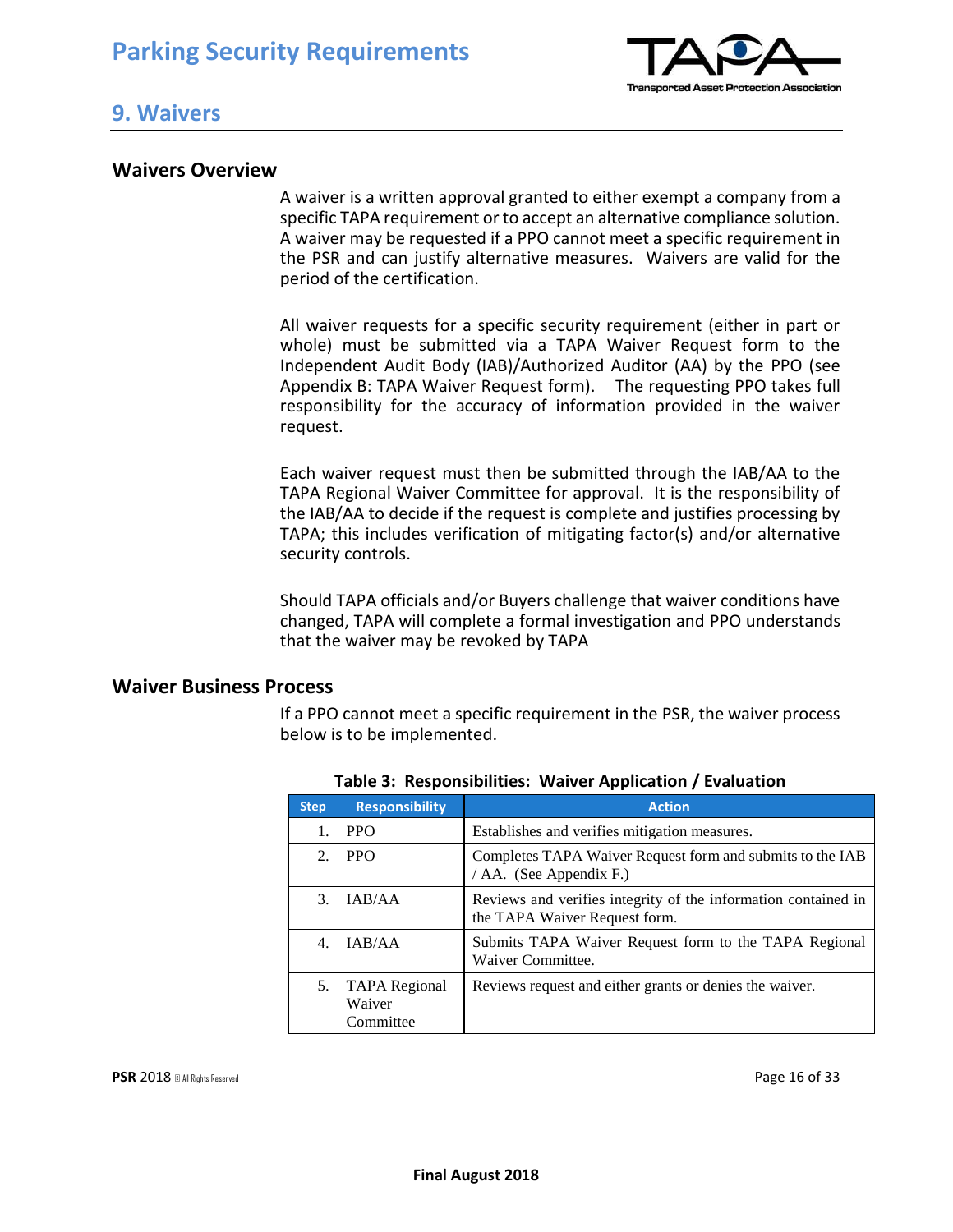

### **9. Waivers**

#### *If Waiver Is Denied*

If the TAPA Regional Waiver Committee does not approve the waiver request, the PPO is required to implement the full security requirements of the PSR.

#### *If Waiver Is Granted*

If the TAPA Regional Waiver Committee approves the waiver request, the following actions will be taken:

| Step             | <b>Responsibility</b>                       | <b>Action</b>                                                                                 |
|------------------|---------------------------------------------|-----------------------------------------------------------------------------------------------|
|                  | <b>TAPA</b> Regional<br>Waiver<br>Committee | Documents and signs the waiver specifics.                                                     |
| 2.               | <b>TAPA</b> Regional<br>Waiver<br>Committee | Specifies the waiver lifespan (up to a maximum of three years)<br>and sends a copy to the AA. |
| 3.               | AA                                          | Notifies the PPO of the outcome of the Waiver Request.                                        |
| $\overline{4}$ . | <b>PPO</b>                                  | Complies with the waiver requirements. Failure to do so shall<br>void the waiver approval.    |

#### **Table 4: Waiver Approval**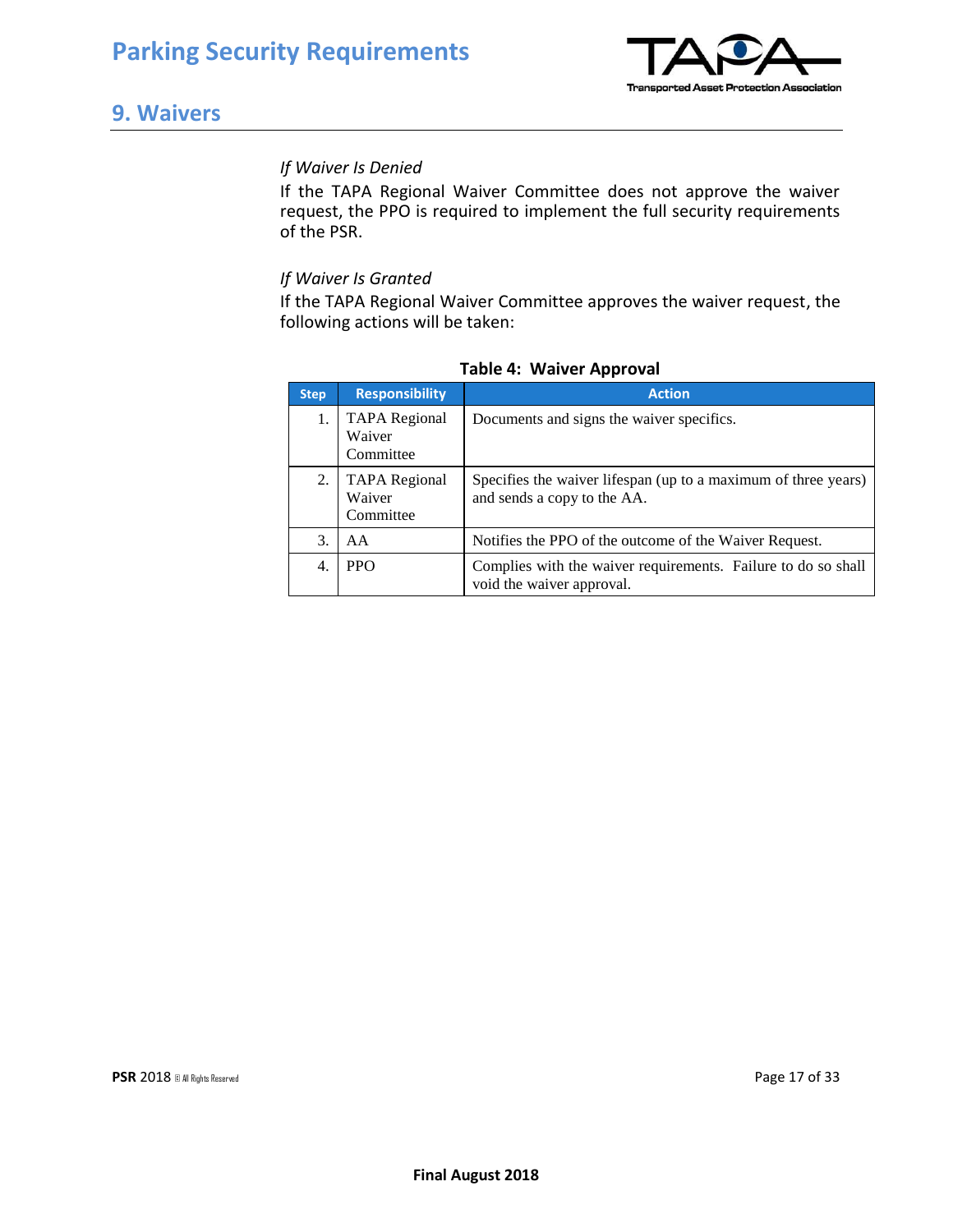

| <b>Section</b> | <b>MINIMUM SECURITY STANDARDS PSR SITES</b>                                                                                                                                                                                                                                                                                                                      | 1 | $\overline{2}$ | 3 |
|----------------|------------------------------------------------------------------------------------------------------------------------------------------------------------------------------------------------------------------------------------------------------------------------------------------------------------------------------------------------------------------|---|----------------|---|
| 1              | <b>Perimeter &amp; Entry/Exit Points</b>                                                                                                                                                                                                                                                                                                                         |   |                |   |
| 1.1            | Physical Security - Perimeter & Entry/Exit Points                                                                                                                                                                                                                                                                                                                |   |                |   |
| 1.1.1          | A continuous visual separation of the parking place perimeter and adjacent properties must be in<br>place e.g. fence, barrier, signage, lines or ditch.                                                                                                                                                                                                          |   |                |   |
| 1.1.2          | Physical barriers to prevent any vehicle (car/truck) entering or leaving site unless through an authorized<br>access point.                                                                                                                                                                                                                                      |   | ✔              |   |
|                | Note: The physical barriers must be designed to deter and prevent unauthorized access by vehicles to<br>the truck parking area. The barriers can be concrete blocks, large rocks or a strong fence etc. It<br>should not be possible to pass with a vehicle through any of the barriers or to move/open a barrier<br>using tools or equipment found on the site. |   |                |   |
| 1.1.3          | 1.8 meter high physical barrier enclosing the entire parking area.                                                                                                                                                                                                                                                                                               | ✔ |                |   |
|                | Note: The physical barrier must be designed to deter unauthorized access by pedestrians or vehicles,<br>must be a height of 6 feet / 1.8 meters along its entire length, including areas where ground level<br>changes; i.e., is lower.                                                                                                                          |   |                |   |
| 1.1.4          | Physical deterrents are installed that ensure poles, posts, trees, gates and any other structures cannot be<br>used to aid climbing over, through or under the physical barrier enclosing the parking area.                                                                                                                                                      |   |                |   |
| 1.1.5          | Physical barrier has intruder detection system installed along its entire length                                                                                                                                                                                                                                                                                 | ✔ |                |   |
|                | Note: Examples of suitable intruder detection devices include but are not limited to: motion detection<br>on the perimeter barriers, vibration detection that can detect attempts to breach or climb the barrier,<br>beam detection, CCTV image zoned alarm monitoring.                                                                                          |   |                |   |
| 1.1.6          | An internal clear zone (no temporary structures, parking, storage or equipment) of not less than 1 meter<br>must be kept between the perimeter and the parking area.                                                                                                                                                                                             | ✔ |                |   |
| 1.1.7          | Bushes, trees and other visual obstructions on or adjacent to the parking place perimeter are to be<br>controlled ensuring unobstructed visibility of the perimeter and people at all times.                                                                                                                                                                     | ✔ |                |   |
| 1.1.8          | Vehicle entry to and exit from the parking area must be controlled by physical gates.                                                                                                                                                                                                                                                                            |   |                |   |
| 1.1.9          | Vehicle entry to and exit from the parking area must be controlled by physical barriers and/or gates.                                                                                                                                                                                                                                                            |   | ✔              |   |
| 1.1.10         | Measures in place to prevent unauthorized vehicle access to the parking area by tailgating or sabotage<br>of the access controls.                                                                                                                                                                                                                                | ✔ | ✔              |   |
| 1.1.11         | Vehicle entry to and exit from the parking area must be controlled by measures forcing vehicles to stop<br>for validation checks before entry/exit permitted                                                                                                                                                                                                     | ✔ | ✔              |   |
| 1.1.12         | Perimeter vehicle gates closed at all times unless for authorized truck movements. Controls ensure that<br>only1 truck to enter or depart each time they are opened.                                                                                                                                                                                             | ✔ |                |   |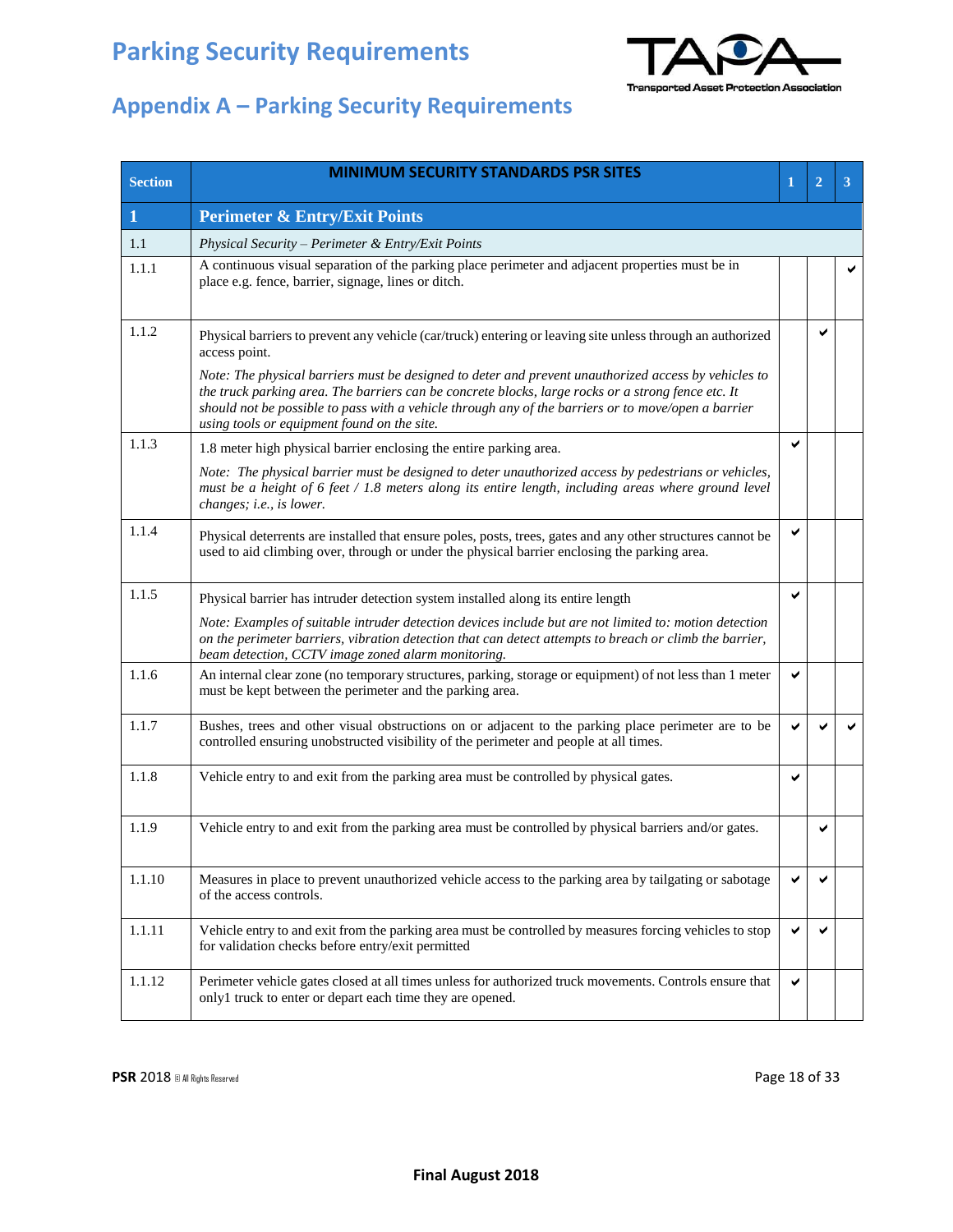

| <b>Section</b> | <b>MINIMUM SECURITY STANDARDS PSR SITES</b>                                                                                                                                                                                               |   | 2 | 3 |
|----------------|-------------------------------------------------------------------------------------------------------------------------------------------------------------------------------------------------------------------------------------------|---|---|---|
| 1.1.13         | Pedestrian access through all perimeter gates controlled. No tailgating by persons through pedestrian<br>gates or sharing of access card/pass controls possible                                                                           | ✔ |   |   |
| 1.2            | CCTV - Perimeter & Entry/Exit Points                                                                                                                                                                                                      |   |   |   |
| 1.2.1          | Color or "day/night" camera system in place covering 100% of the perimeter fence line                                                                                                                                                     | ✔ |   |   |
| 1.2.2          | Color or "day/night" camera system in place covering the perimeter where adjacent to external roads<br>and pathways                                                                                                                       |   | ✔ |   |
| 1.2.3          | CCTV system to cover all inbound and outbound traffic at all entrances/exits. Ensuring all vehicles,<br>drivers and pedestrians are identifiable by use of CCTV.                                                                          |   |   |   |
| 1.2.4          | CCTV automated vehicle license plate recognition system installed and in use at all times. License<br>plates of both truck and trailer must be captured. Records of license plates must be searchable and<br>stored for at least 90 days. | ✓ |   |   |
| 1.3            | Lighting – Perimeter & Entry/Exit Points                                                                                                                                                                                                  |   |   |   |
| 1.3.1          | Perimeter is clearly illuminated at all times.                                                                                                                                                                                            | ✔ |   |   |
| 1.3.2          | Entrance/exit point(s) to the site illuminated to support adequate CCTV recording at all times.                                                                                                                                           |   |   |   |
| 1.4            | Documented Procedures - Perimeter & Entry/Exit Points                                                                                                                                                                                     |   |   |   |
| 1.4.1          | Procedures documented and implemented for ensuring entrances/exit point(s) to the secure parking<br>area on the site are controlled. Unauthorized vehicle access must be detectable.                                                      |   |   |   |
| 1.4.2          | Vehicle license plate recorded manually or automatically for all vehicles entering and exiting the site.<br>Records are stored for a period of not less than 90 days                                                                      |   | ✔ |   |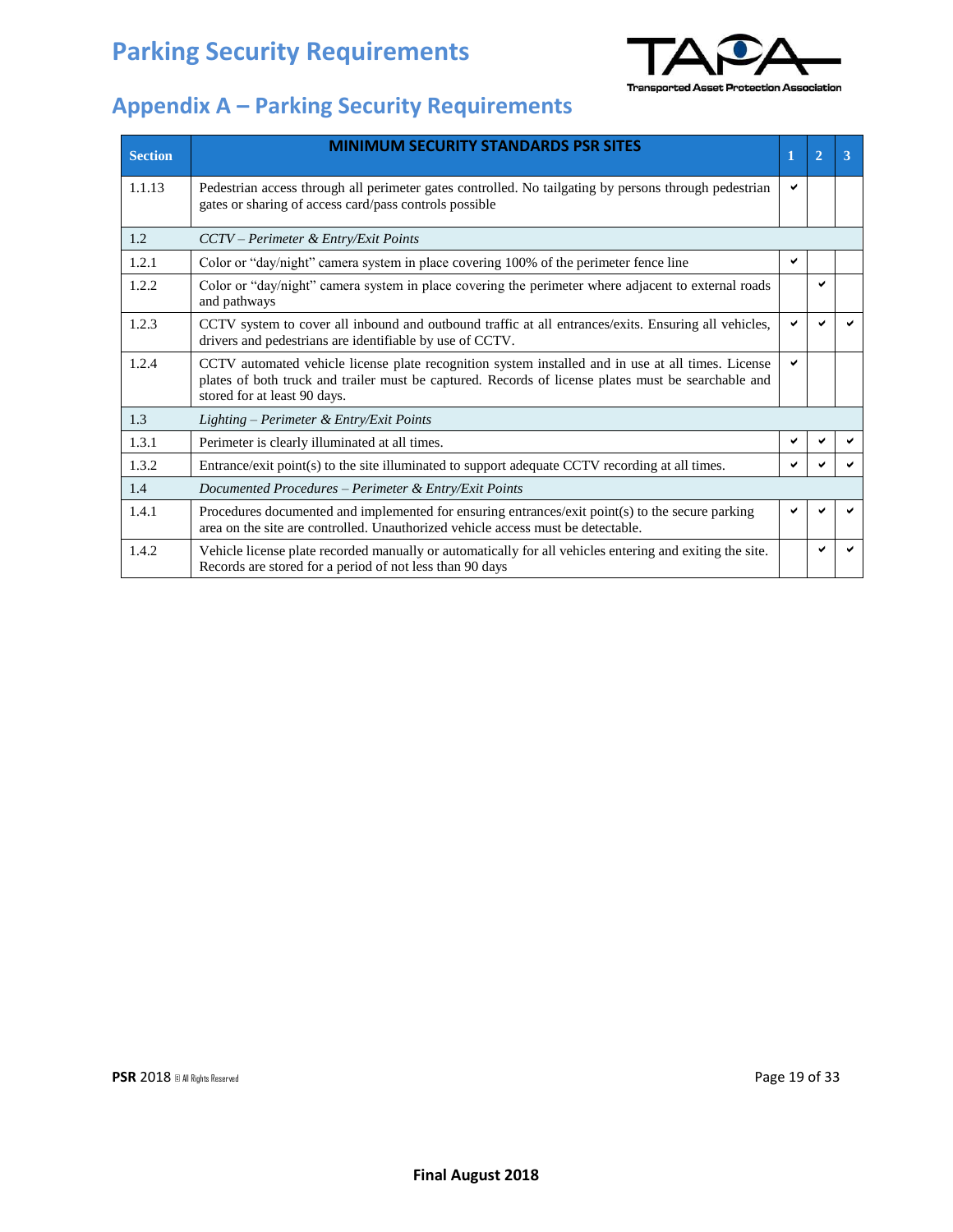

| <b>Section</b> | <b>MINIMUM SECURITY STANDARDS PSR SITES</b>                                                                                                                                                                                                                                                                | 1 | $\overline{2}$ | 3 |
|----------------|------------------------------------------------------------------------------------------------------------------------------------------------------------------------------------------------------------------------------------------------------------------------------------------------------------|---|----------------|---|
| $\overline{2}$ | <b>Internal Parking Areas</b>                                                                                                                                                                                                                                                                              |   |                |   |
| 2.1            | Physical Security - Internal Parking Areas                                                                                                                                                                                                                                                                 |   |                |   |
| 2.1.1          | Individual parking bays allocated to trucks prior to or on arrival at the site                                                                                                                                                                                                                             | ✔ |                |   |
| 2.1.2          | Parking bays marked and numbered                                                                                                                                                                                                                                                                           | ✓ |                |   |
| 2.1.3          | Vehicles must use the parking bays allocated to them and procedures to enforce this must be in place                                                                                                                                                                                                       | ✔ |                |   |
| 2.1.4          | Vehicle and pedestrian lanes are clearly marked                                                                                                                                                                                                                                                            |   |                |   |
| 2.1.5          | Signs displayed indicating a controlled parking place and unauthorized entry is forbidden.<br>Note: Signs should be posted at entrances and in administration/reception areas used by drivers. Signs<br>must be in local language and also languages of driver nationalities who frequently visit the site | ✔ |                |   |
| 2.2            | Lighting – Internal Parking Areas                                                                                                                                                                                                                                                                          |   |                |   |
| 2.2.1          | Parking bays illuminated at all times                                                                                                                                                                                                                                                                      | ✔ |                |   |
| 2.2.2          | Vehicle and pedestrian lanes (roads and pathways) are clearly illuminated throughout the site at all<br>times                                                                                                                                                                                              |   |                |   |
| 2.3            | Documented Procedures - Internal Parking Areas                                                                                                                                                                                                                                                             |   |                |   |
| 2.3.1          | Procedures in place to ensure parking area is inspected at least every 2 hours to identify security risks                                                                                                                                                                                                  | ✔ |                |   |
| 2.3.2          | Procedures in place to challenge/identify and remove any unauthorized vehicles and/or personnel that<br>pose a potential risk to parked vehicles on site                                                                                                                                                   | ✔ |                | ✔ |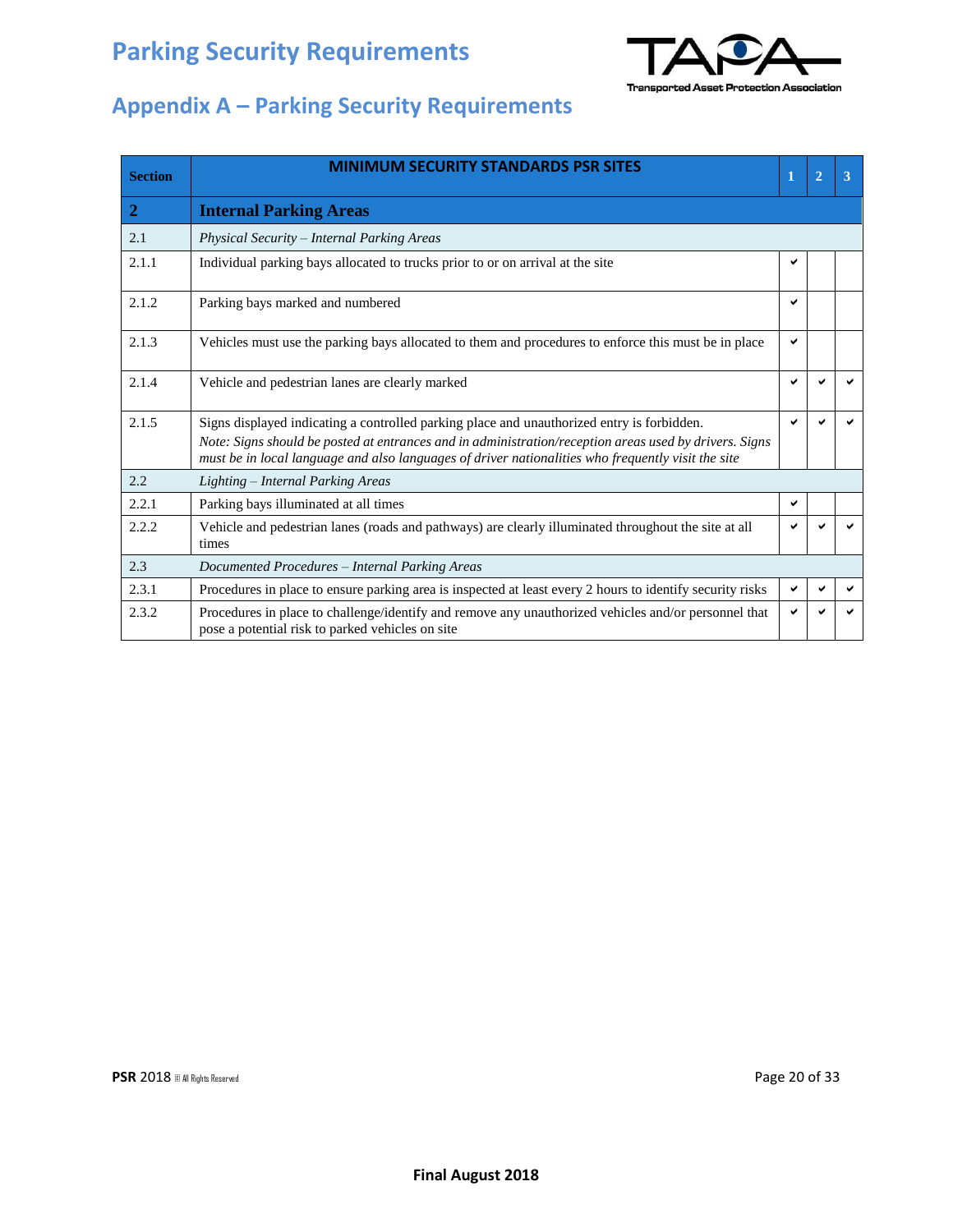

|                | <b>MINIMUM SECURITY STANDARDS PSR SITES</b>                                                                                                                                                                                                                                                                                                                                                                                                                                                                                                                                                                                                                                                                                                                                                                   |   |                |   |
|----------------|---------------------------------------------------------------------------------------------------------------------------------------------------------------------------------------------------------------------------------------------------------------------------------------------------------------------------------------------------------------------------------------------------------------------------------------------------------------------------------------------------------------------------------------------------------------------------------------------------------------------------------------------------------------------------------------------------------------------------------------------------------------------------------------------------------------|---|----------------|---|
| <b>Section</b> |                                                                                                                                                                                                                                                                                                                                                                                                                                                                                                                                                                                                                                                                                                                                                                                                               | 1 | $\overline{2}$ | 3 |
| $\overline{3}$ | PPO Security Management, Staffing, Training and Security Practice                                                                                                                                                                                                                                                                                                                                                                                                                                                                                                                                                                                                                                                                                                                                             |   |                |   |
| 3.1            | Management Commitment.                                                                                                                                                                                                                                                                                                                                                                                                                                                                                                                                                                                                                                                                                                                                                                                        |   |                |   |
| 3.1.1          | The PPO must have formally appointed person(s) for security responsible for maintaining overall<br>TAPA PSR and company security requirements. The role shall include scheduling PSR annual<br>compliance checks, communications with AAs, PSR re-certification, managing changes to the PSR<br>Standard etc.                                                                                                                                                                                                                                                                                                                                                                                                                                                                                                 |   |                |   |
|                | Note: This person can be an employee or outsourced person under contract to perform this role                                                                                                                                                                                                                                                                                                                                                                                                                                                                                                                                                                                                                                                                                                                 |   |                |   |
| 3.1.2          | In a non-certification year, the PPO Management shall ensure a self-audit of the parking place is<br>completed annually by an Authorized Auditor and submitted to TAPA. The self-assessment should use<br>the approved TAPA PSR audit format                                                                                                                                                                                                                                                                                                                                                                                                                                                                                                                                                                  |   | v              |   |
| 3.1.3          | The PPO Management shall conduct a local risk assessment annually. This should include, an<br>evaluation of local cargo crime incidents, security risk analyses of the site, surrounding locality, access<br>roads, other nearby parking locations, industry trends and incidents relevant to the site. The assessment<br>should also look into predictable vulnerabilities such as unreliable power supplies that may impact the<br>performance of the security systems and put mitigation measures in place where unacceptable risks are<br>present. No specific format is required for the report but a summary of threats to be considered and any<br>actions taken to mitigate such threats should be recorded. The risk assessment should be made available<br>to TAPA appointed auditors if requested. |   |                |   |
| 3.2            | <b>On Site Security Staffing</b>                                                                                                                                                                                                                                                                                                                                                                                                                                                                                                                                                                                                                                                                                                                                                                              |   |                |   |
| 3.2.1          | An internal or external security company must be present on site at all times. Duties will include site<br>surveillance and/or perimeter patrols.                                                                                                                                                                                                                                                                                                                                                                                                                                                                                                                                                                                                                                                             |   |                |   |
|                | Note: where external this service must be carried out by a professional organization with relevant<br>certification from local Security Guarding authority.                                                                                                                                                                                                                                                                                                                                                                                                                                                                                                                                                                                                                                                   |   |                |   |
| 3.2.2          | An internal or external security company must be present or remotely monitor the site at all times.<br>Duties will include site surveillance and/or perimeter patrols by physical patrols and/or CCTV<br>surveillance<br>Note: where external this service must be carried out by a professional organization with relevant<br>certification from local Security Guarding authority.                                                                                                                                                                                                                                                                                                                                                                                                                          |   | ✔              |   |
| 3.2.3          | The PPO must have a local person responsible at the site for monitoring and maintaining PSR<br>conformance<br>Note: This person can be an employee or outsourced person under contract to perform this role.                                                                                                                                                                                                                                                                                                                                                                                                                                                                                                                                                                                                  |   | v              |   |
|                |                                                                                                                                                                                                                                                                                                                                                                                                                                                                                                                                                                                                                                                                                                                                                                                                               |   |                |   |
| 3.3            | Training                                                                                                                                                                                                                                                                                                                                                                                                                                                                                                                                                                                                                                                                                                                                                                                                      |   |                |   |
| 3.3.1          | Records available that site staff have received appropriate training covering: Threat awareness,<br>robbery response, entry/exit controls, vehicle/visitor registration procedures, security patrol protocols,<br>alarm/fault response, communication with law enforcement agencies and management.                                                                                                                                                                                                                                                                                                                                                                                                                                                                                                           |   |                |   |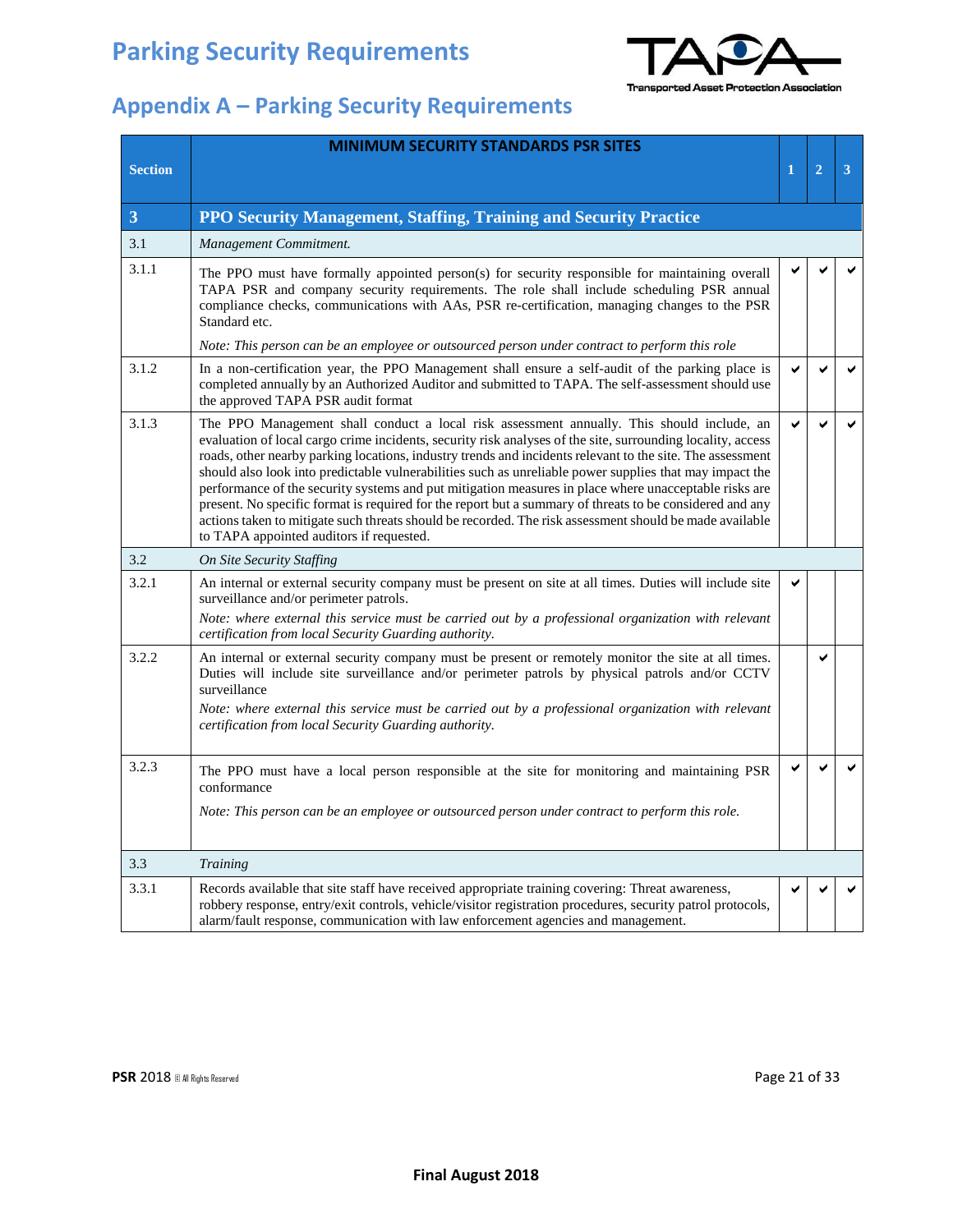

## **Appendix A – Parking Security Requirements**

|                | <b>MINIMUM SECURITY STANDARDS PSR SITES</b>                                                                                                                                                                                                                                                                                                                         |   |                |   |
|----------------|---------------------------------------------------------------------------------------------------------------------------------------------------------------------------------------------------------------------------------------------------------------------------------------------------------------------------------------------------------------------|---|----------------|---|
| <b>Section</b> |                                                                                                                                                                                                                                                                                                                                                                     | 1 | $\overline{2}$ | 3 |
|                |                                                                                                                                                                                                                                                                                                                                                                     |   |                |   |
| 3.3.2          | For an off-site security monitoring centre, used to monitor alarm system and/or CCTV operation,<br>site management must have a program in place to ensure onsite members of staff are trained and<br>familiar with security equipment and the alarm protocols when dealing with the off-site monitoring<br>centre                                                   |   |                | ✔ |
|                | 0R                                                                                                                                                                                                                                                                                                                                                                  |   |                |   |
|                | For onsite monitoring, site management must have a program in place to ensure staff are familiar<br>with security equipment, alarm protocols and escalation                                                                                                                                                                                                         |   |                |   |
| 3.4            | <b>Security Practice - Documented Procedures</b>                                                                                                                                                                                                                                                                                                                    |   |                |   |
| 3.4.1          | Response procedures for security incidents onsite must be reviewed at least annually and escalation<br>contact details kept current.                                                                                                                                                                                                                                | ✔ |                |   |
| 3.4.2          | Records (electronic and/or documented) of incidents and responses shall be stored for at least 90<br>days.                                                                                                                                                                                                                                                          | ✓ | ✓              | ✔ |
| 3.4.3          | The site must maintain a listing of critical local law enforcement (LEA) contacts. These contacts are<br>to be kept current.                                                                                                                                                                                                                                        | ✓ | ✓              | ✔ |
| 3.4.4          | Site should provide clear publicly displayed security incident guidance to staff, visitors and site users.<br>Guidance must explain the requirement/process to report any incident/crime in the truck parking area<br>to site staff and the local law enforcement                                                                                                   | ✓ |                | ✔ |
| 3.4.5          | Daily checks of CCTV to ensure it is fully functional and provides quality images that allow for clear<br>visibility.                                                                                                                                                                                                                                               | ✔ | ✓              | ✔ |
| 3.4.6          | Preventative maintenance program in place for all security systems. Minimum requirement is an<br>annual inspection                                                                                                                                                                                                                                                  | ✔ | ✔              | ✔ |
| 3.4.7          | Records of CCTV images shall be stored for at least 30 days.                                                                                                                                                                                                                                                                                                        | ✔ | ✔              | ✔ |
| 3.4.8          | CCTV recording minimum of 3 frames per second per camera.                                                                                                                                                                                                                                                                                                           | ✔ | V              | ✔ |
| 3.4.9          | Security systems alarm functionality tested at least every 90 days.                                                                                                                                                                                                                                                                                                 | ✓ |                | ✓ |
| 3.5            | Workforce Integrity - Hiring, Screening & Termination of Employees and Contractors (as allowed by local law)                                                                                                                                                                                                                                                        |   |                |   |
| 3.5.1          | Procedure in place and evidence of compliance that all applicants are required to disclose previous<br>employment history, gaps in employment, criminal convictions, job terminations in similar/same<br>industry, job related qualifications. (Within constraints of local law). If not possible under local law, a<br>false declaration process must be in place. |   |                | ✔ |
| 3.5.2          | Site management must have a robust documented procedure in place for termination of workforce.<br>Termination procedures for workforce to include return of ID's, access cards, keys and other sensitive<br>information and/or equipment.                                                                                                                           | ✔ | ✔              | ✔ |
| 3.5.3          | Procedures are in place to prevent terminated workforce from having access to security systems or<br>site records.                                                                                                                                                                                                                                                  | ✔ |                | ✔ |

**PSR** 2018 © All Rights Reserved **Page 22 of 33**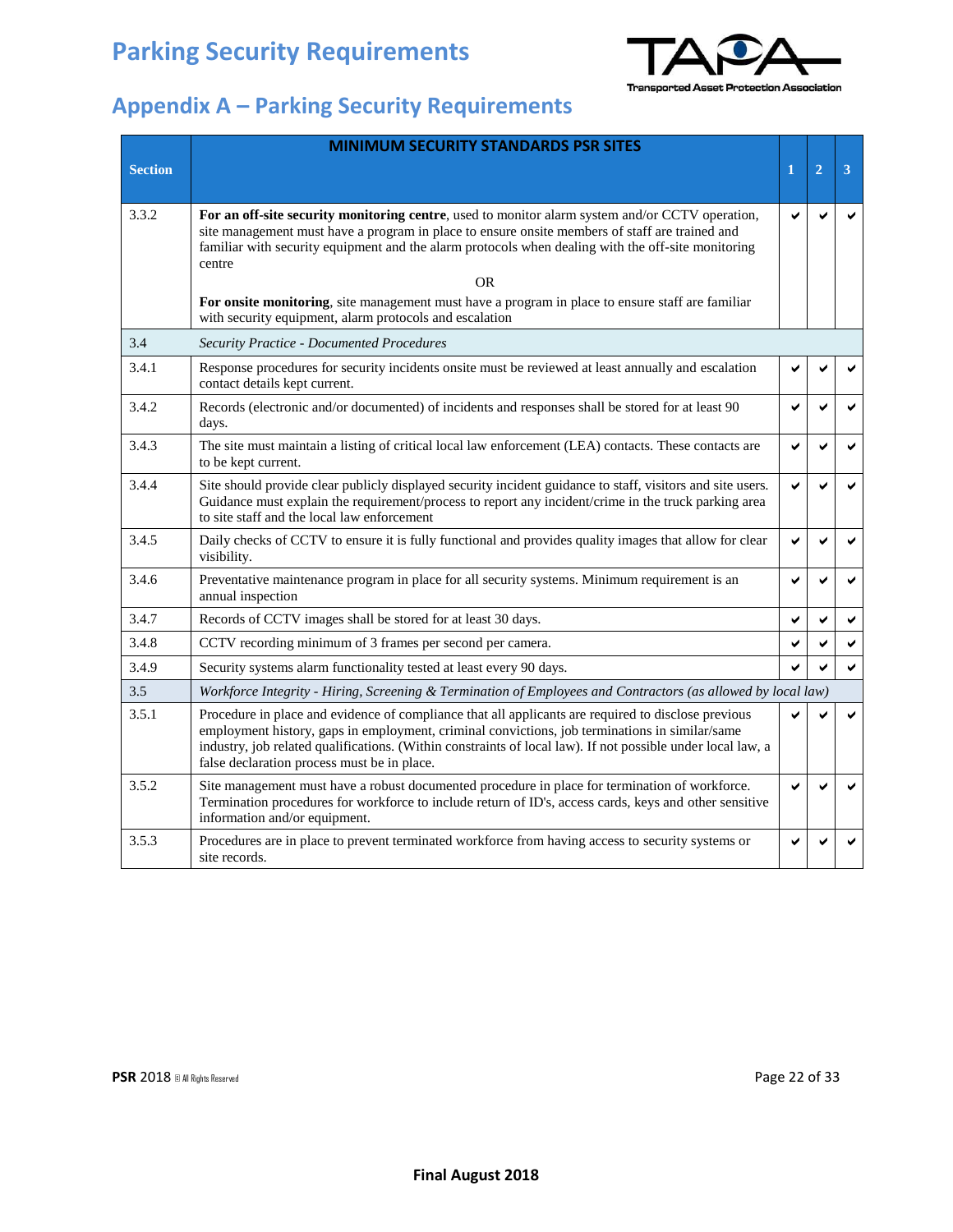

| <b>Section</b>   | <b>MINIMUM SECURITY STANDARDS PSR SITES</b>                                                                                                                                             | 1 | $\overline{2}$ |  |
|------------------|-----------------------------------------------------------------------------------------------------------------------------------------------------------------------------------------|---|----------------|--|
| $\boldsymbol{4}$ | <b>Driver Comfort Services and Facilities</b>                                                                                                                                           |   |                |  |
| 4.1              | <b>Services and Facilities</b>                                                                                                                                                          |   |                |  |
| 4.1.1            | Separate male and female toilets available for 24-hour use.<br>Note: The toilets must be suitable for use, cleaned/checked at regular intervals and provide hand<br>washing facilities. |   |                |  |
| 4.1.2            | Clean water available from taps                                                                                                                                                         |   |                |  |
| 4.1.3            | Sufficient waste bins available that are emptied regularly to avoid overflowing                                                                                                         |   |                |  |
| 4.1.4            | Onsite catering or vending machines providing availability of snacks, drinks and toiletries 24 hours per<br>day                                                                         |   |                |  |
| 4.1.5            | Separate male and female showers available for 24-hour use.<br>Note: The showers must be suitable for use, cleaned/checked at regular intervals                                         |   |                |  |
| 4.1.6            | Where mobile/cell phone connectivity to internet is not available or reliable, a robust option to enable<br>drivers to connect their personal devices to the internet is to be provided |   |                |  |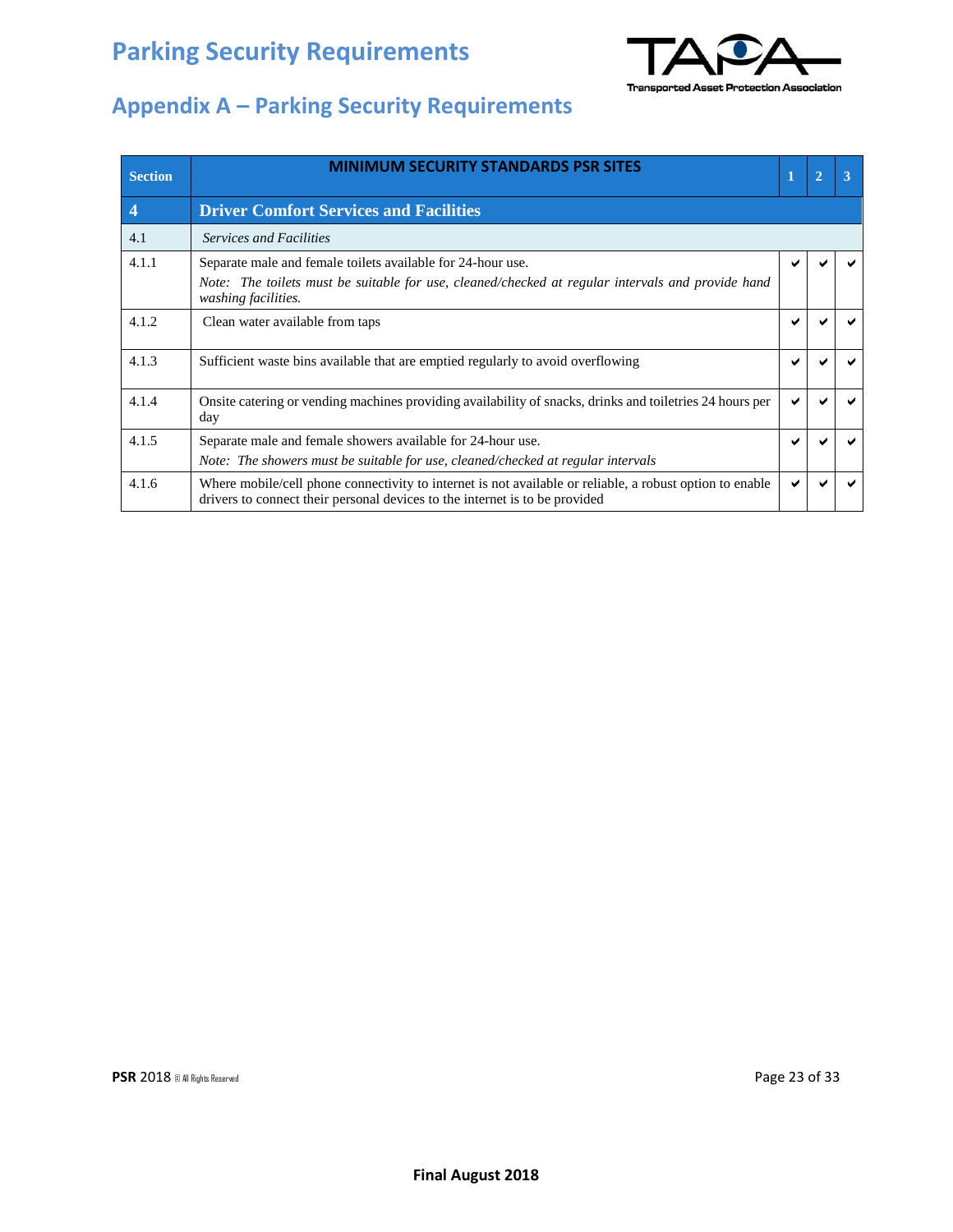

### **TAPA PSR Partnership Declaration (PPD)**

#### **Parking Security Requirements– Partnership Declaration**

#### **Part 1 Applicant Details**

| Parking place name                  |  |
|-------------------------------------|--|
| Parking Place Operator              |  |
| (PPO/Company) Name                  |  |
| <b>Primary Contact Name</b>         |  |
| <b>Street Address 1</b>             |  |
| <b>Street Address 2</b>             |  |
| City/Town                           |  |
| Post/Zip Code                       |  |
| Country                             |  |
| Applicant Phone number              |  |
| Parking Place/Site Phone number     |  |
| email                               |  |
| PPO Website                         |  |
| Number of truck parking places      |  |
| Nearest motorway of reference       |  |
| <b>GPS Location</b>                 |  |
| <b>Business Registration Number</b> |  |
| Date                                |  |
| TAPA Ref Number (TAPA use only)     |  |

| <b>Secondary Contact Name</b> |  |
|-------------------------------|--|
| Contact Phone number          |  |
| email                         |  |

#### **Part 2 Acceptance Criteria**

- 1. Site security features a. Fenced enclosure? The Mesa No b. Controlled gates? The Yes No
	- c. Other barriers that control truck movement (e.g. ditches, trees, signage)?
		-
	- Yes No d. Lighting in parking area and around the perimeter?
	- Yes No e. CCTV in use Yes No f. Site supervised 24 hours Yes No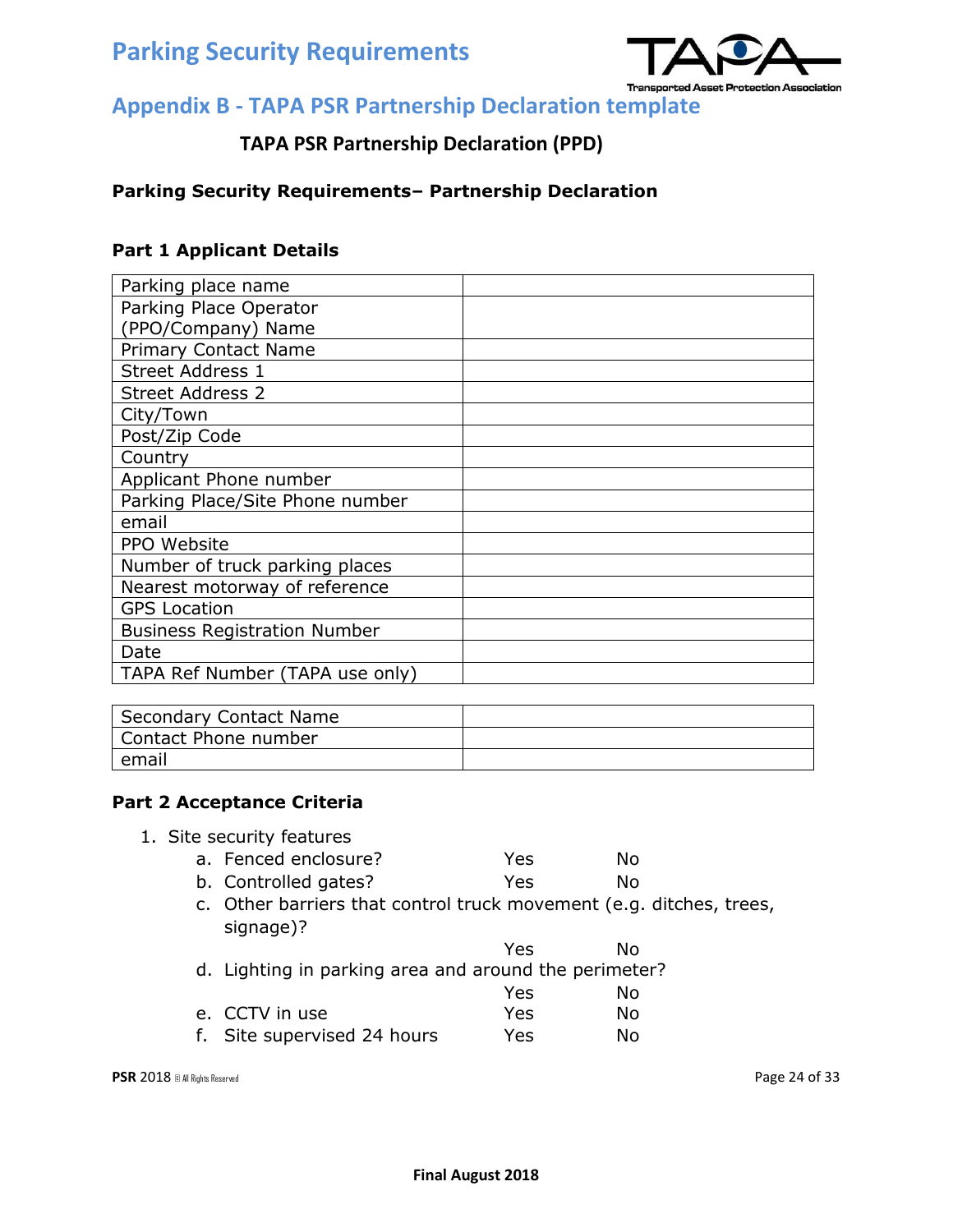

#### 2. Site comfort features

| a. Toilets available | Yes | Nο |
|----------------------|-----|----|
| b. Food available    | Yes | Nο |
| c. Wi-Fi available   | Yes | Nο |
| d. Phone available   | Yes | N٥ |

3. Describe below security and other relevant features of the site that TAPA will communicate to its members

#### **4. Overview**

The Partnership Declaration (the scheme) is the minimum entry level for PPO's to participate in TAPA EMEA's Parking Security Requirements (PSR) for TAPA EMEA.

**PSR** 2018 © All Rights Reserved **Page 25 of 33**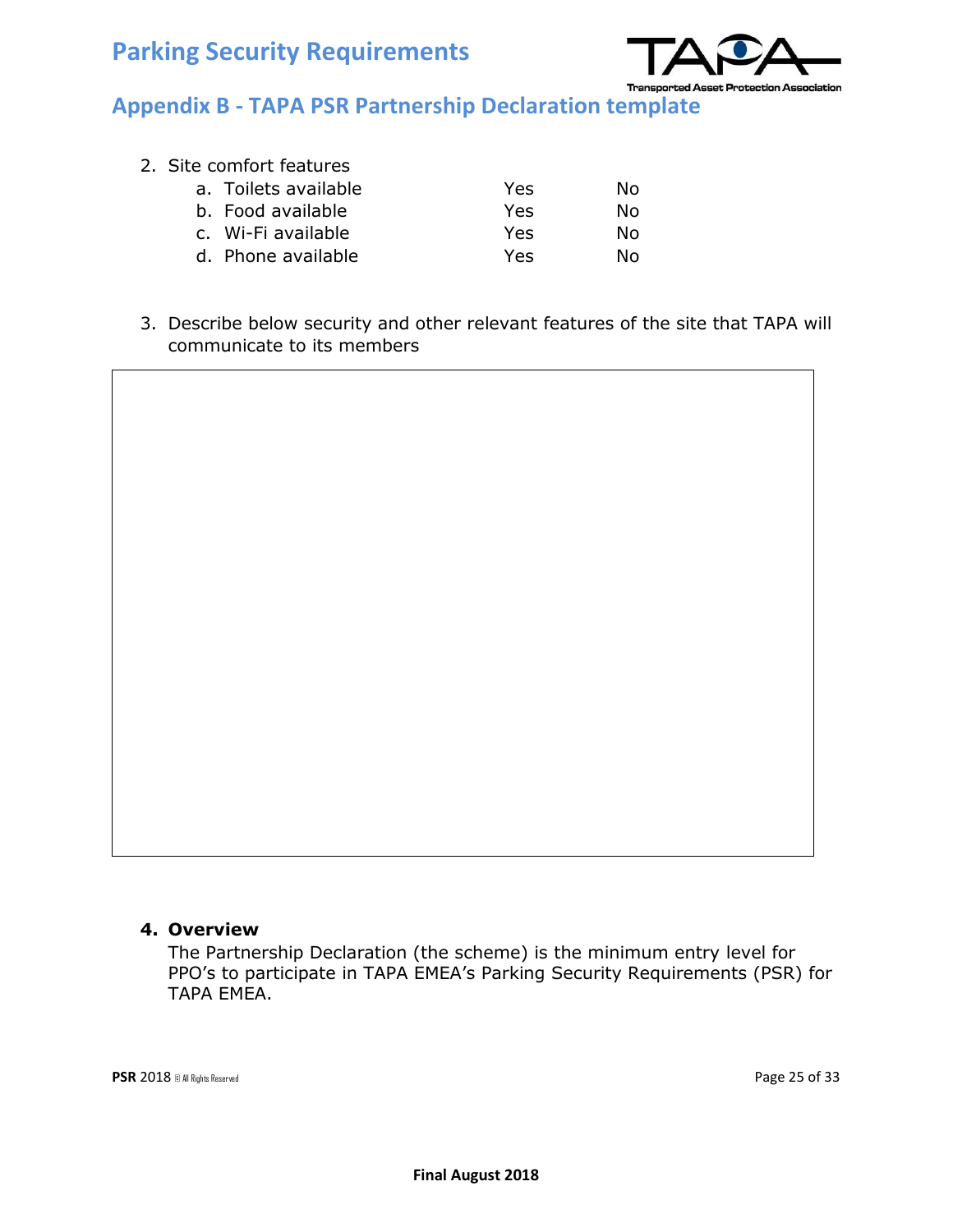

#### **5. Conditions for PPO Participation in "The Scheme".**

The PPO shall ensure that all the controls listed below are in place. If requested by TAPA EMEA the PPO shall provide supporting evidence of conformance to TAPA EMEA

- a. THE PPO shall only use TAPA branded material as approved by TAPA EMEA. Any PPO's own publicity material referencing TAPA must conform with TAPA EMEA's policies
- b. PPO must have a current valid approval from TAPA EMEA to promote their inclusion and participate in the PSR scheme.
- c. PPO must co-operate with TAPA for any parking place inspections that may be required by TAPA officials or its appointed agents.
- d. The PPO must have a formally appointed person responsible for security of the site.
- e. The PPO must have vetting/screening process for its employees and sub-contractors.
- f. Emergency procedures must include instructions for PPO employees/sub-contractors to deal with security incidents that include but are not restricted to: - Theft/robbery attempts, suspicious behavior, escalating incident to management and local law enforcement
- g. Where installed, all security systems must be in good working order e.g. CCTV, lighting, access control, intrusion detection
- h. Procedures and/or signage in place to ensure only freight vehicles and authorized vehicles are allowed to enter the secure parking area
- i. The perimeter/boundary of the parking place must be clearly defined e.g. a fence, a ditch, posts, signage

#### **6. Benefits of PPO Participation in "The Scheme"**

- a. PPO location, security capabilities included in the online TAPA EMEA Secure Parking Online Tool (SPOT)
- b. SPOT will be used by members and associates for sourcing secure parking places and routes
- c. Permitted use of TAPA branded products (subject to terms and conditions) to identify PPO location and encourage use of the parking place by the transportation industry
- d. Subject to mutual agreement PPO's Company listed and referenced in TAPA EMEA publications and members' information

**PSR** 2018 © All Rights Reserved **Page 26 of 33**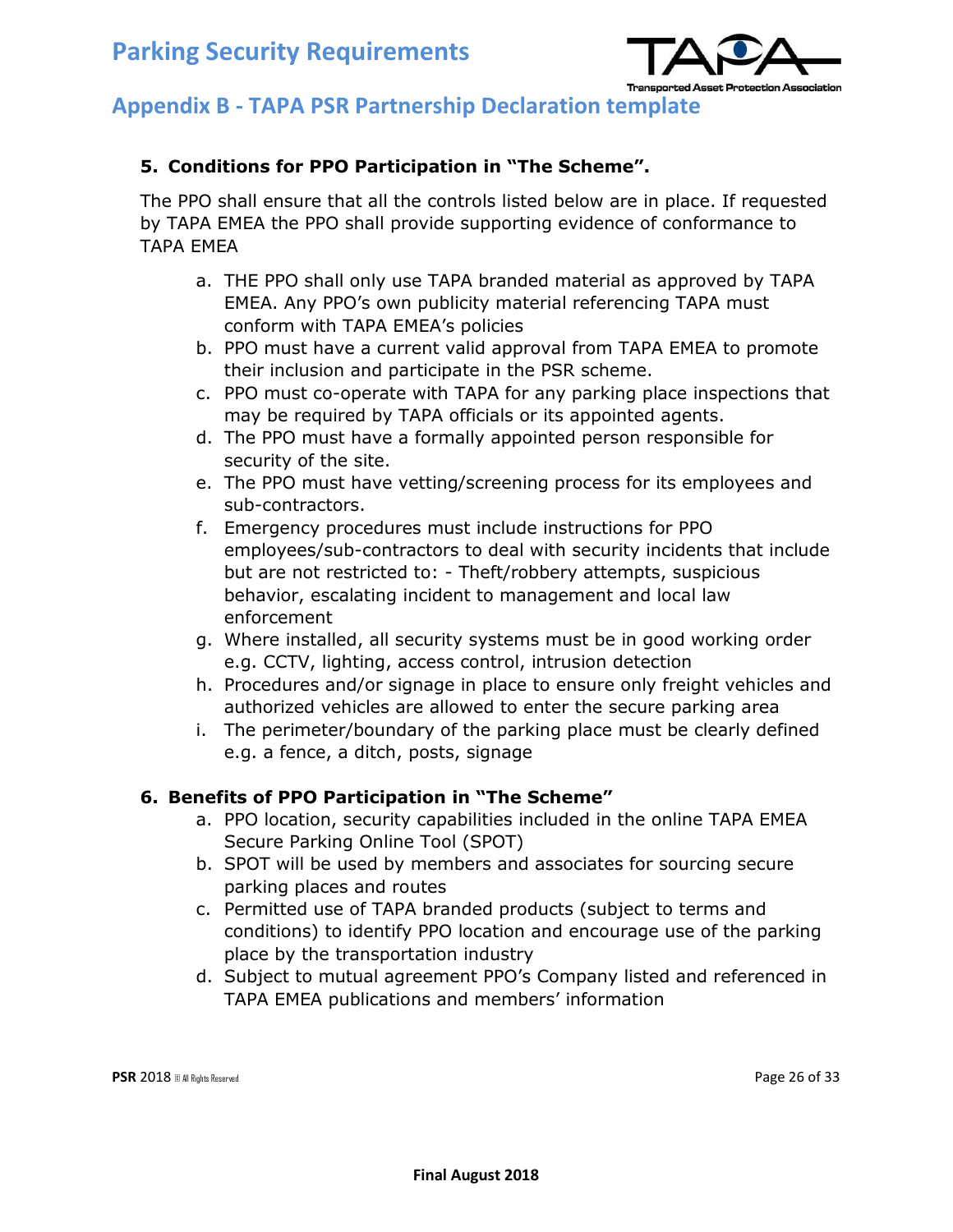

e. Networking opportunities with other PPOs and the transportation industry.

#### **7. Disclaimer TAPA EMEA**

- a. TAPA EMEA's intention is to provide information on a wide range of secure parking locations to its membership base.
- b. PPO accepts TAPA EMEA cannot be held liable for any nonconformances.
- c. No commercial relationship shall exist between the PPO and TAPA EMEA other than what is permitted within the TAPA EMEA constitution.

#### **PPO Declaration**

I can confirm that we will meet or exceed and maintain the criteria required in this document.

PPO

Company:

Name:

Position:

Signature:

Date:

**PSR** 2018 © All Rights Reserved **Page 27 of 33**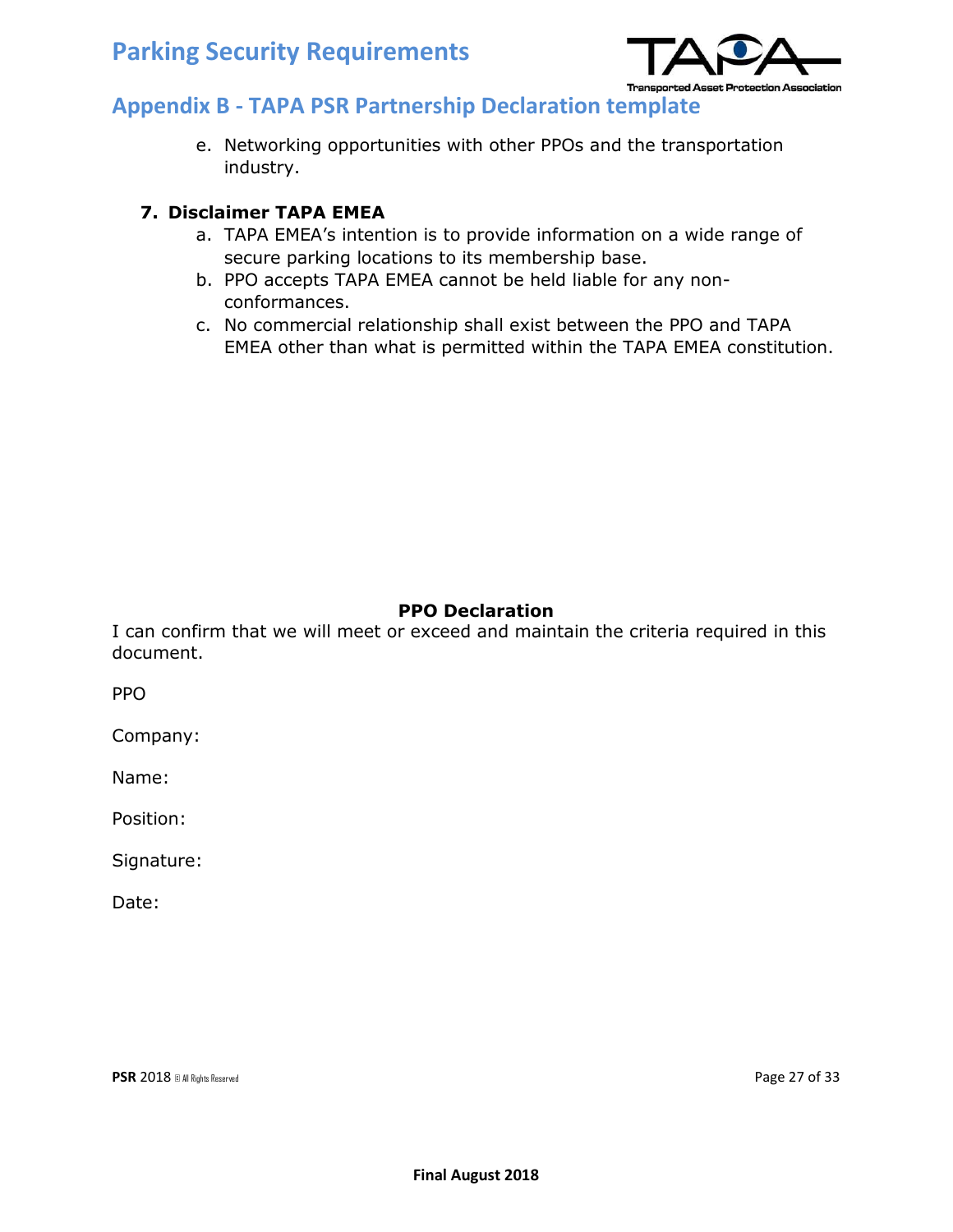

#### **TAPA Approval**

This declaration is valid for 1 year from the date entered below by the TAPA EMEA signatory. Renewal shall be by mutual agreement between the PPO and TAPA EMEA. TAPA reserves the right to withdraw this declaration at any time.

On behalf of TAPA EMEA I hereby confirm your inclusion in the scheme

PPO/Company:

TAPA Name:

TAPA Position:

Signature:

Approval Date:

**PSR** 2018 © All Rights Reserved **Page 28 of 33**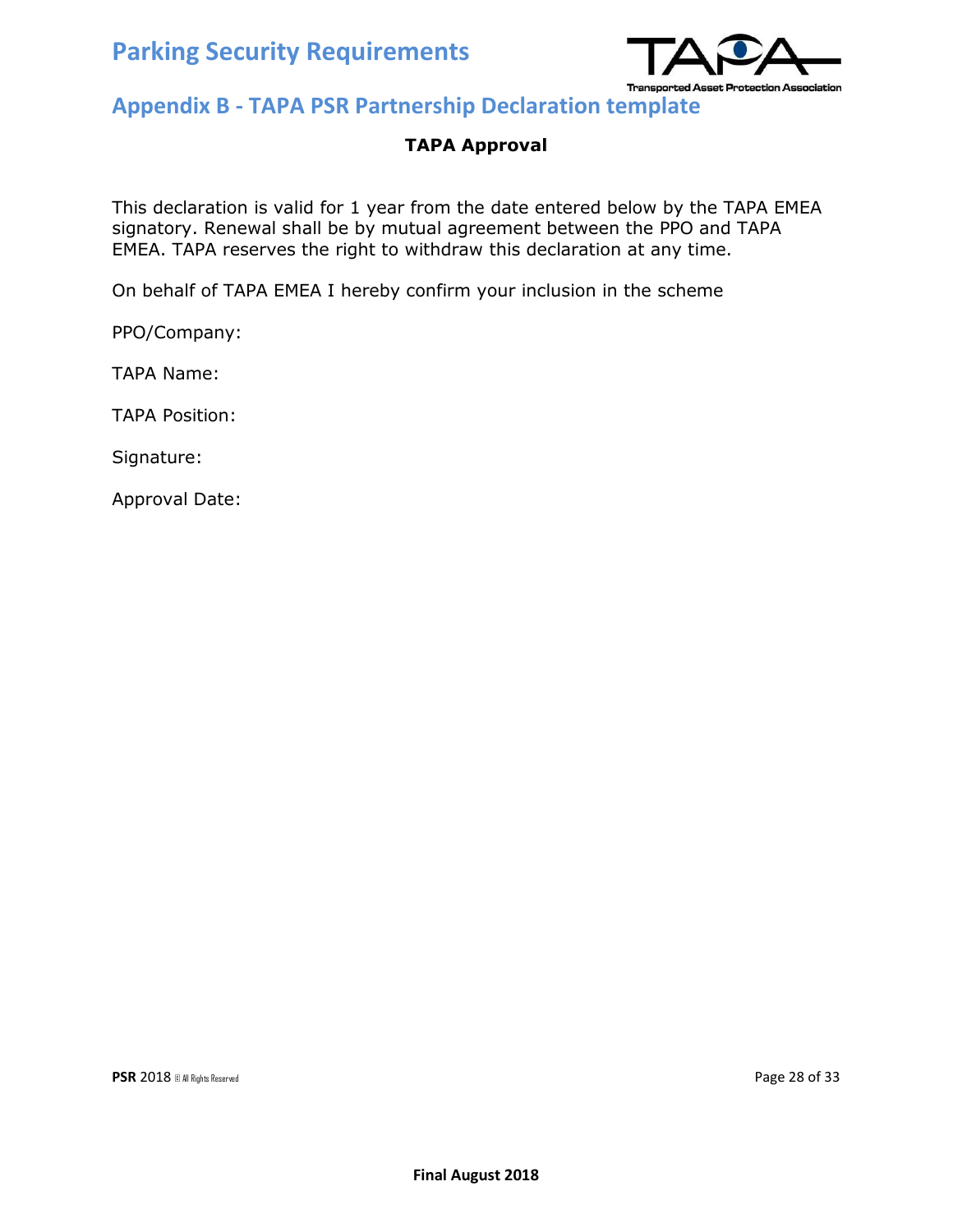

## **Appendix C- TAPA PSR Glossary**

| <b>Term</b>                           | <b>Acronym</b> (if<br>applicable) | <b>Definition</b>                                                                                                                                                                                                                                                                                                                                                                                                                                                                                                                                     |
|---------------------------------------|-----------------------------------|-------------------------------------------------------------------------------------------------------------------------------------------------------------------------------------------------------------------------------------------------------------------------------------------------------------------------------------------------------------------------------------------------------------------------------------------------------------------------------------------------------------------------------------------------------|
| <b>Authorized Auditor</b>             | AA                                | An Auditor working for an IAB who has passed TAPA-administered training<br>and is authorized to conduct audits and issue certifications with TAPA<br>Standards at all levels (FSR A, B, C; TSR 1, 2, 3 and PSR 1, 2, 3)<br><b>OR</b>                                                                                                                                                                                                                                                                                                                  |
|                                       |                                   | An Auditor working for a LSP/Applicant, PPO or Buyer who has passed<br>TAPA-administered training and is authorized to issue Self-Certifications<br>for FSR Level C, TSR Level 3 and/ or PSR Level 3 only.                                                                                                                                                                                                                                                                                                                                            |
| Days                                  |                                   | Unless otherwise defined in the requirement(s), "days" is defined as<br>"calendar days" and include weekends and holidays.                                                                                                                                                                                                                                                                                                                                                                                                                            |
| Documented<br>Procedure               |                                   | A written description of a prescribed action or process. A single documented<br>procedure may address multiple actions or processes. Conversely, actions or<br>processes may be documented across one or more procedures.                                                                                                                                                                                                                                                                                                                             |
|                                       | <b>FSR</b>                        | TAPA Standard that describes the security requirements for warehouse<br>operations.                                                                                                                                                                                                                                                                                                                                                                                                                                                                   |
| <b>False Declaration</b><br>Process   |                                   | The penalties and consequences for providing a false or misleading<br>statement.                                                                                                                                                                                                                                                                                                                                                                                                                                                                      |
| Finding(s)                            |                                   | Observation(s) of non-compliance with a TAPA Standard requirement.<br>Note: All findings will be documented in a SCAR.                                                                                                                                                                                                                                                                                                                                                                                                                                |
| Independent<br><b>Audit Body</b>      | <b>IAB</b>                        | An audit company approved by TAPA and contracted by the PPO or Buyer<br>seeking TAPA Certification.                                                                                                                                                                                                                                                                                                                                                                                                                                                   |
| Logistics Service<br>Provider         | <b>LSP</b>                        | A forwarder, a carrier, a warehouse operator, or any other company that<br>provides direct services handling freight within the supply chain.                                                                                                                                                                                                                                                                                                                                                                                                         |
| Monitoring Centre                     |                                   | A facility that receives signals from electronic security systems and has<br>personnel in attendance at all times to respond to these signals.                                                                                                                                                                                                                                                                                                                                                                                                        |
|                                       |                                   | Commercial monitoring centres are owned and operated by third parties.<br>Proprietary monitoring centres are owned and/or operated by PPO or Buyer.                                                                                                                                                                                                                                                                                                                                                                                                   |
| Not Applicable                        | N/A                               | A condition that in certain circumstances can be accepted by the Authorized<br>Auditor when conducting TAPA certification audits. N/A can only be<br>considered when the TAPA requirement response of "Yes or No" is truly not<br>appropriate and/or the requirement is not capable of being applied. N/A<br>cannot be used to avoid compliance due to cost or operational concerns.<br>N/A(s) entered into the certification audit template, must contain, or refer to,<br>documented supporting details that describe and justify the N/A decision. |
|                                       |                                   | Note: Use of N/A is not the same as a waiver. Waivers are considered when<br>an applicable requirement cannot be complied with and risks are adequately<br>mitigated with alternative technical or process controls.                                                                                                                                                                                                                                                                                                                                  |
| <b>PSR</b> Partnership<br>Declaration | <b>PPD</b>                        | A document that is completed by a PPO, confirming their acceptance of<br>TAPA PSR conditions for Partnership status in the PSR Scheme.                                                                                                                                                                                                                                                                                                                                                                                                                |
| <b>PPO</b>                            | <b>PPO</b>                        | Parking Place Operator. The owner and/or operator of a site offering parking<br>services for road transport vehicles                                                                                                                                                                                                                                                                                                                                                                                                                                  |

**PSR** 2018 © All Rights Reserved **Page 29 of 33**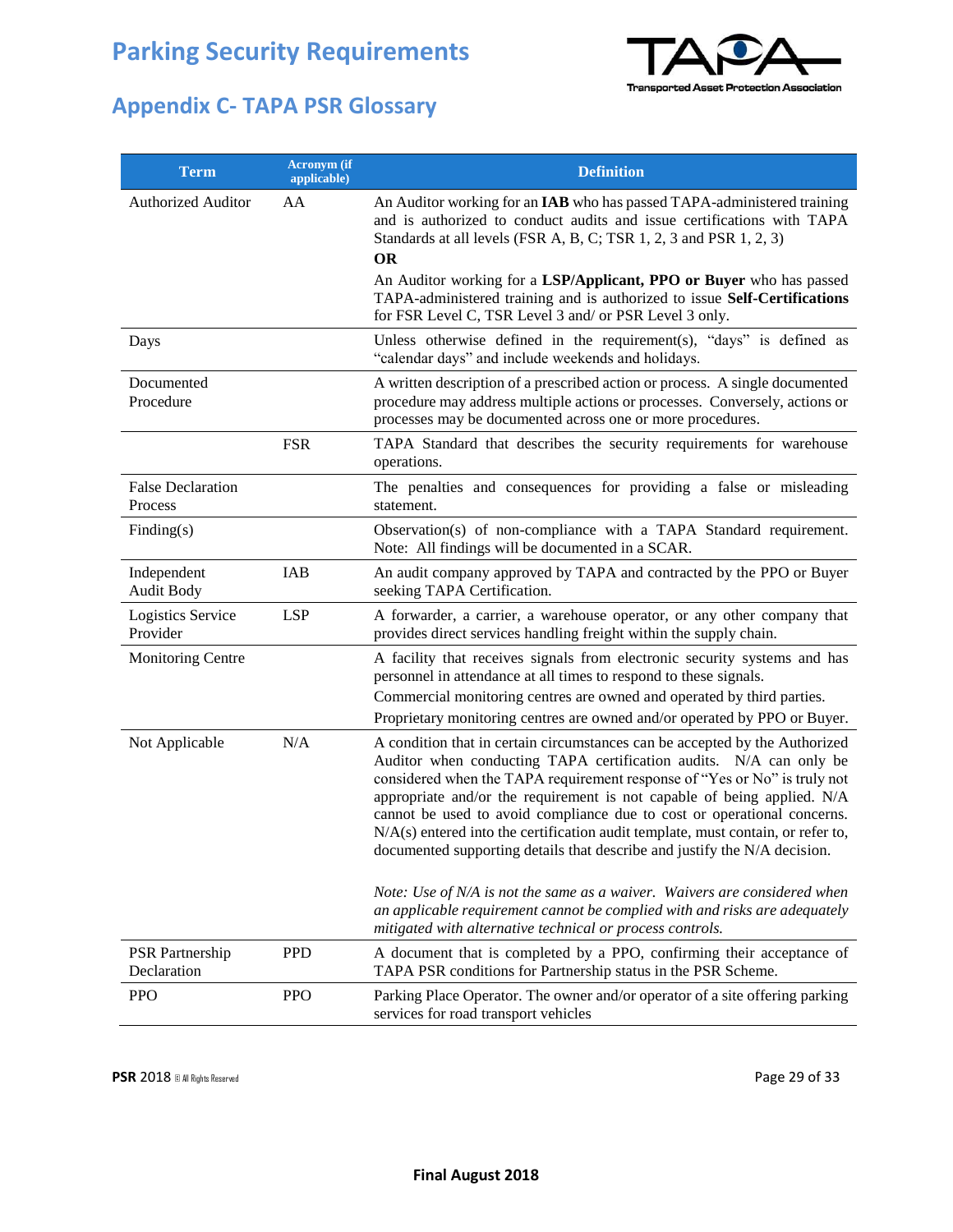## **Appendix C- TAPA PSR Glossary**



| <b>Term</b>                                             | <b>Acronym</b> (if<br>applicable) | <b>Definition</b>                                                                                                                                                                                                    |
|---------------------------------------------------------|-----------------------------------|----------------------------------------------------------------------------------------------------------------------------------------------------------------------------------------------------------------------|
| <b>Security Corrective</b><br><b>Action Requirement</b> | <b>SCAR</b>                       | The documented observation of non-compliance with a TAPA Standard<br>requirement.                                                                                                                                    |
| Self-Audit                                              |                                   | Interim self-audit for ongoing compliance verification conducted by the<br>TAPA certified entity using the applicable TAPA Audit form, as per the<br>schedule specified in the FSR, TSR or PSR standard.             |
| Self-Certification                                      |                                   | A process by which an entity certifies their own company to the TAPA FSR<br>Level C, TSR Level 3 or PSR Level 3.                                                                                                     |
| <b>Secure Parking</b><br>Online Tool                    | <b>SPOT</b>                       | The online platform for users to access approved parking sites and incident<br>data.                                                                                                                                 |
| <b>TAPA Security</b><br><b>Standards</b>                |                                   | Global/regional Standards developed by TAPA to secure cargo during<br>storage (FSR), transport by road (TSR) and parking (PSR EMEA).                                                                                 |
| <b>TAPA PSR Audit</b><br>Forms                          |                                   | Standard audit templates for the measurement of conformance to PSR                                                                                                                                                   |
| <b>TAPA PSR Certified</b><br>Company                    |                                   | Certification awarded to a PPO that has been found by an AA to have met<br>the PSR requirements in full and/or obtained applicable approved waivers for<br>non-conformances                                          |
| Temporary Agency<br>Staff                               | <b>TAS</b>                        | Temporary workforce                                                                                                                                                                                                  |
| Parking Security<br>Requirements                        | <b>PSR</b>                        | TAPA Standard describing the security requirements for owners and<br>operators of a truck parking operation.                                                                                                         |
| Waiver                                                  |                                   | Written approval to exempt a PPO from a TAPA requirement or accept an<br>alternative compliance solution.<br>Note: The TAPA Regional Waiver Committee reviews waiver requests, then<br>grants or denies all waivers. |
| Workforce                                               |                                   | All employees, temporary agency staff, and subcontractors, unless<br>individually identified.                                                                                                                        |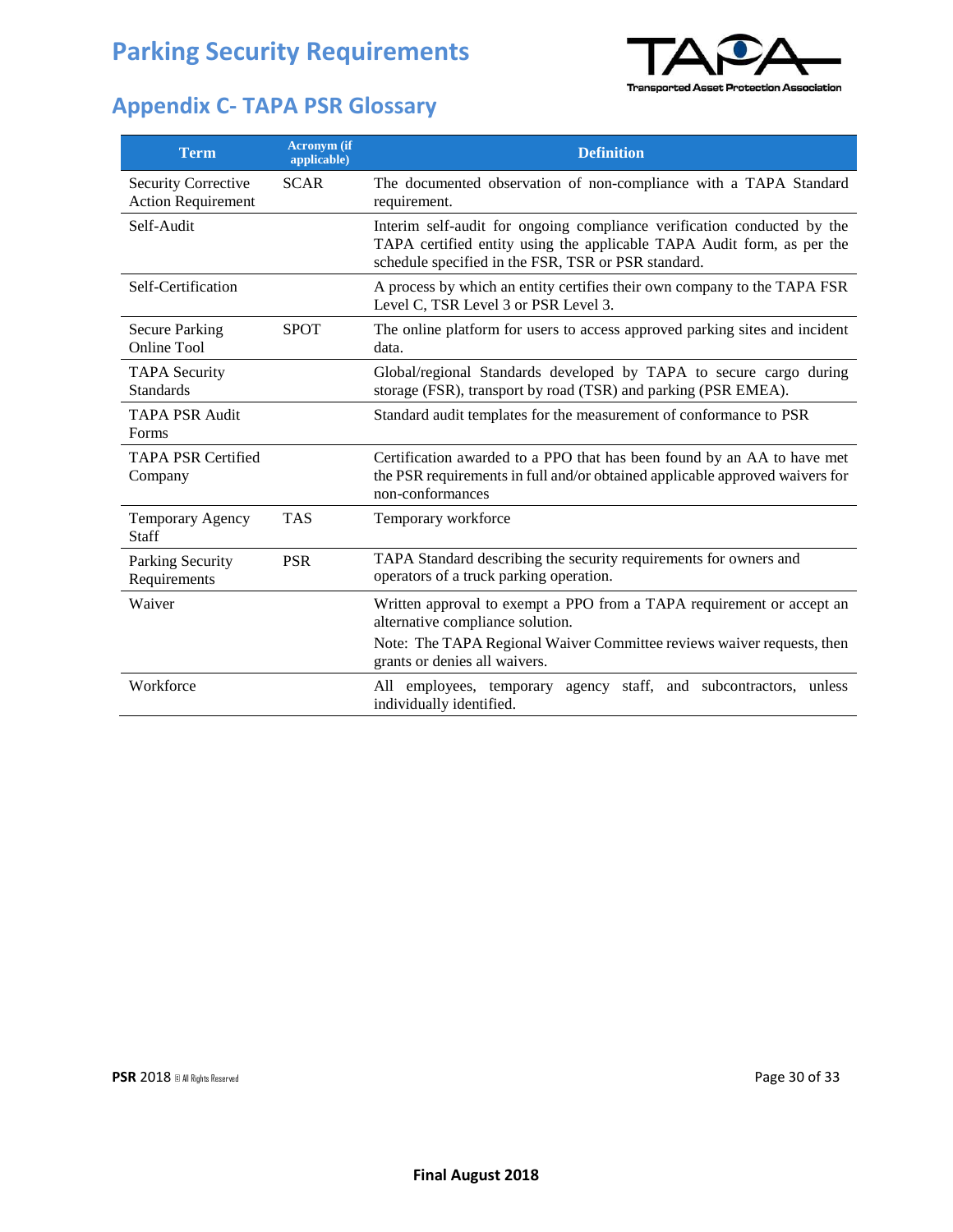

## **Appendix D - TAPA Standards - Waiver Request Form**

#### **TAPA Standards - Waiver Request Form**

Instructions: Complete a separate Waiver Request form for each requirement to be considered for a Waiver. Section 1-5 must be completed before submission to TAPA.

Please note that the waiver request form is available as a download from the TAPA web site

#### **1. PPO**

| Company Name                      |                               |
|-----------------------------------|-------------------------------|
| Address (where<br>waiver applies) |                               |
|                                   |                               |
| Date of Request                   |                               |
|                                   | <b>PPO Responsible Person</b> |
| Name                              |                               |
| Phone                             |                               |
| Email                             |                               |
| Signature                         |                               |
|                                   |                               |

#### **2. Existing Requirement to be Considered for Waiver**

| TAPA Standard, Version  |  |
|-------------------------|--|
| and Level               |  |
|                         |  |
|                         |  |
| TAPA Requirement number |  |
| and full text           |  |
|                         |  |
|                         |  |
|                         |  |
|                         |  |
|                         |  |
|                         |  |
|                         |  |
|                         |  |

**PSR** 2018 © All Rights Reserved **Page 31 of 33**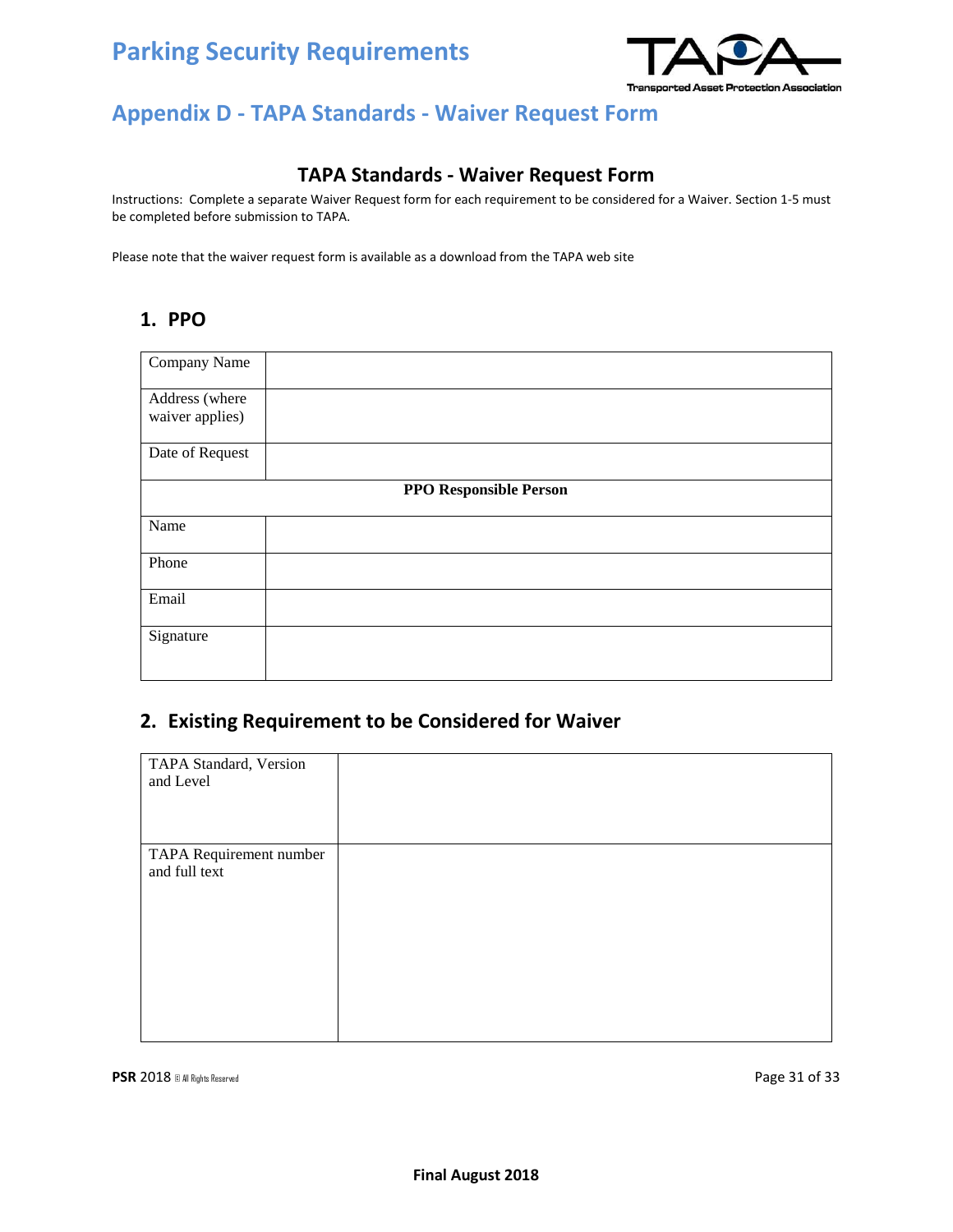

## **Appendix D - TAPA Standards - Waiver Request Form**

## **3. Reasons and Impact of Non-Compliance**

| Reasons why requirement<br>cannot be complied with?        |  |
|------------------------------------------------------------|--|
| Impact/risks if no mitigation<br>controls were implemented |  |

#### **4. Mitigation**

| Mitigation measures and<br>security controls that will be<br>implemented                                                                   |  |
|--------------------------------------------------------------------------------------------------------------------------------------------|--|
| List of attachments and<br>supporting documentation<br>that support this request<br>(plans, images, procedures,<br>official evidence etc.) |  |